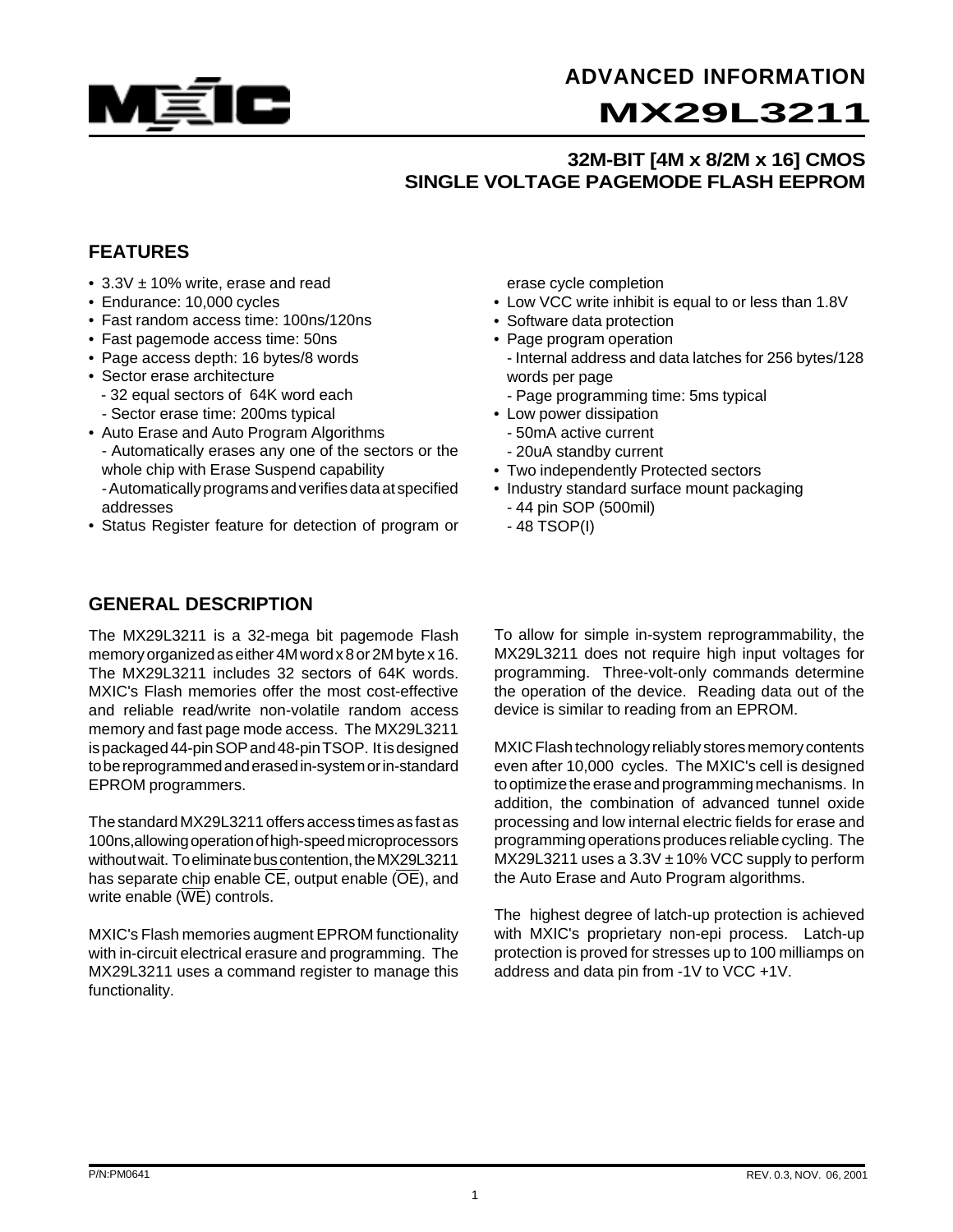

#### **PIN CONFIGURATIONS**

#### **44 SOP(500mil)**

| Ō                       | 44        | A20            |
|-------------------------|-----------|----------------|
| $\overline{\mathbf{c}}$ | 43        | A19            |
| 3                       | 42        | A8             |
| 4                       | 41        | A9             |
| 5                       | 40        | A10            |
| 6                       | 39        | A11            |
| 7                       | 38        | A12            |
| 8                       | 37        | A13            |
| 9                       | 36        | A14            |
| 10                      | 35        | A15            |
| 11                      | 34        | A16            |
| 12                      | 33        | <b>BYTE</b>    |
| 13                      | 32        | <b>GND</b>     |
| 14                      | 31        | Q15/A-1        |
| 15                      | 30        | Q7             |
| 16                      | 29        | Q14            |
| 17                      | 28        | Q <sub>6</sub> |
| 18                      | 27        | Q13            |
| 19                      | 26        | Q <sub>5</sub> |
| 20                      | 25        | Q12            |
| 21                      | 24        | Q4             |
| 22                      | 23        | vcc            |
|                         | MX29L3211 |                |

#### **PIN DESCRIPTION**

| <b>SYMBOL</b>                     | <b>PIN NAME</b>                  |
|-----------------------------------|----------------------------------|
| A0 - A20                          | <b>Address Inputs</b>            |
| $Q_0 - Q_14$                      | Data Input/Output                |
| $Q15/A-1$                         | Q15(Word mode)/LSB Address (Byte |
|                                   | mode)                            |
| $\overline{\overline{\text{CE}}}$ | Chip Enable Input                |
| $\overline{OE}$                   | <b>Output Enable Input</b>       |
| WF                                | Write Enable Input               |
| <b>BYTE</b>                       | <b>BYTE/Word Mode Selection</b>  |
| VCC                               | <b>Power Supply</b>              |
| GND                               | Ground Pin                       |

#### **48 TSOP (Normal Type)**

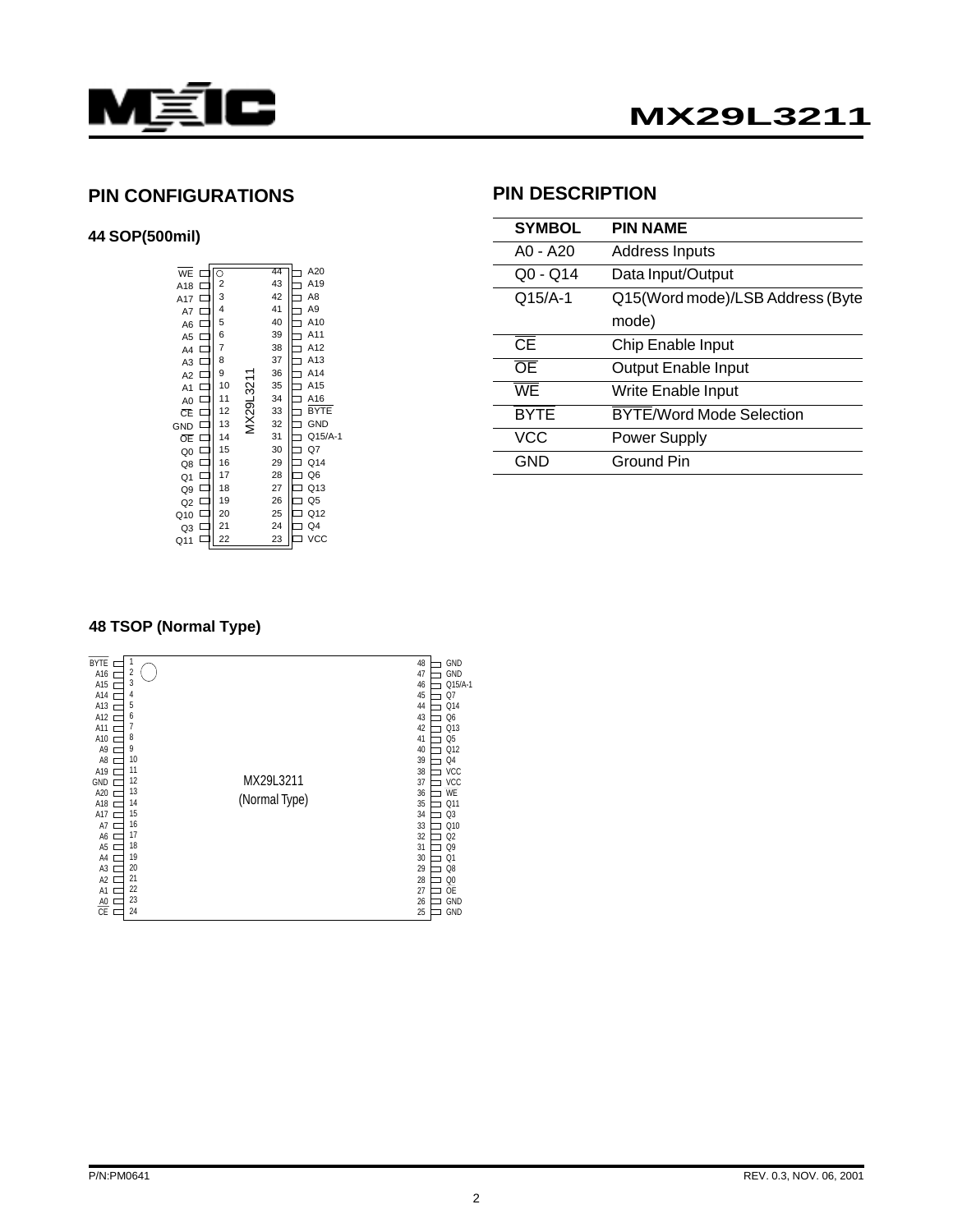

**MX29L3211**

#### **BLOCK DIAGRAM**

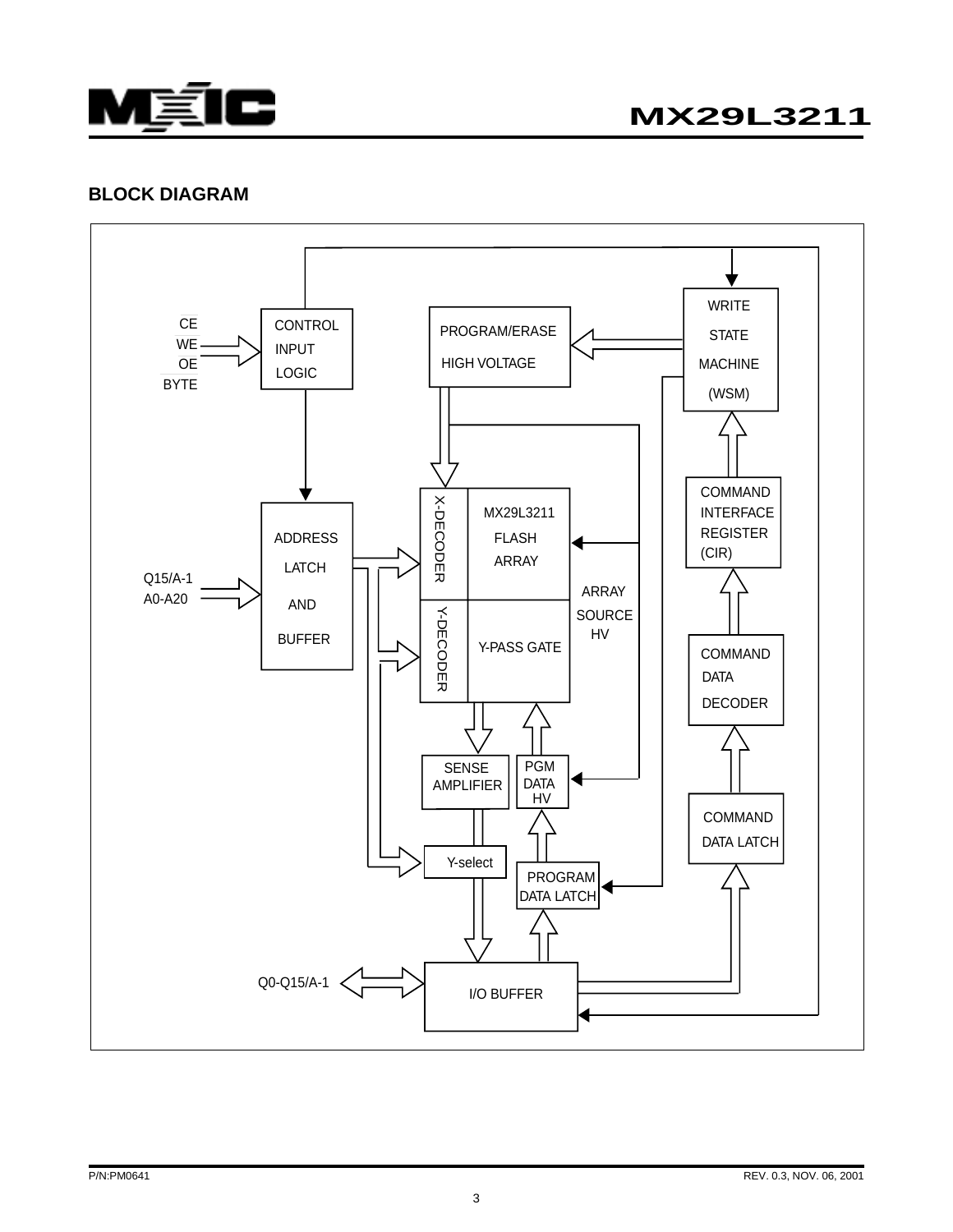

#### **Table1.PIN DESCRIPTIONS**

| <b>SYMBOL</b>          | <b>TYPE</b>         | <b>NAME AND FUNCTION</b>                                                         |
|------------------------|---------------------|----------------------------------------------------------------------------------|
| A0 - A20               | <b>INPUT</b>        | ADDRESS INPUTS: for memory addresses. Addresses are internally                   |
|                        |                     | latched during a write cycle.                                                    |
| $Q0 - Q7$              | INPUT/OUTPUT        | LOW-BYTE DATA BUS: Input data and commands during Command Interface              |
|                        |                     | Register(CIR) write cycles. Outputs array, status and identifier data in the     |
|                        |                     | appropriate read mode. Floated when the chip is de-selected or the outputs       |
|                        |                     | are disabled.                                                                    |
| Q8 - Q14               | <b>INPUT/OUTPUT</b> | HIGH-BYTE DATA BUS: Inputs data during x 16 Data-Write operations.               |
|                        |                     | Outputs array, identifier data in the appropriate read mode; not used for status |
|                        |                     | register reads. Floated when the chip is de-selected or the outputs are          |
|                        |                     | disabled                                                                         |
| $Q15/A - 1$            | INPUT/OUTPUT        | Selects between high-byte data INPUT/OUTPUT ( $\overline{BYTE}$ = HIGH) and LSB  |
|                        |                     | ADDRESS(BYTE = LOW)                                                              |
| $\overline{\text{CE}}$ | <b>INPUT</b>        | CHIP ENABLE INPUTS: Activate the device's control logic, Input buffers,          |
|                        |                     | decoders and sense amplifiers. With CE high, the device is deselected and        |
|                        |                     | power consumption reduces to Standby level upon completion of any current        |
|                        |                     | program or erase operations. CE must be low to select the device.                |
| <b>OE</b>              | <b>INPUT</b>        | OUTPUT ENABLES: Gates the device's data through the output buffers               |
|                        |                     | during a read cycle $\overline{OE}$ is active low.                               |
| WE                     | <b>INPUT</b>        | WRITE ENABLE: Controls writes to the Command Interface Register(CIR).            |
|                        |                     | WE is active low.                                                                |
| <b>BYTE</b>            | <b>INPUT</b>        | BYTE ENABLE: BYTE Low places device in x8 mode. All data is then input           |
|                        |                     | or output on Q0-7 and Q8-14 float. AddressQ15/A-1 selects between the high       |
|                        |                     | and low byte. BYTE high places the device in x16 mode, and turns off the Q15/    |
|                        |                     | A-1 input buffer. Address A0, then becomes the lowest order address.             |
| <b>VCC</b>             |                     | DEVICE POWER SUPPLY(3.3V ± 10%)                                                  |
| <b>GND</b>             |                     | <b>GROUND</b>                                                                    |
|                        |                     |                                                                                  |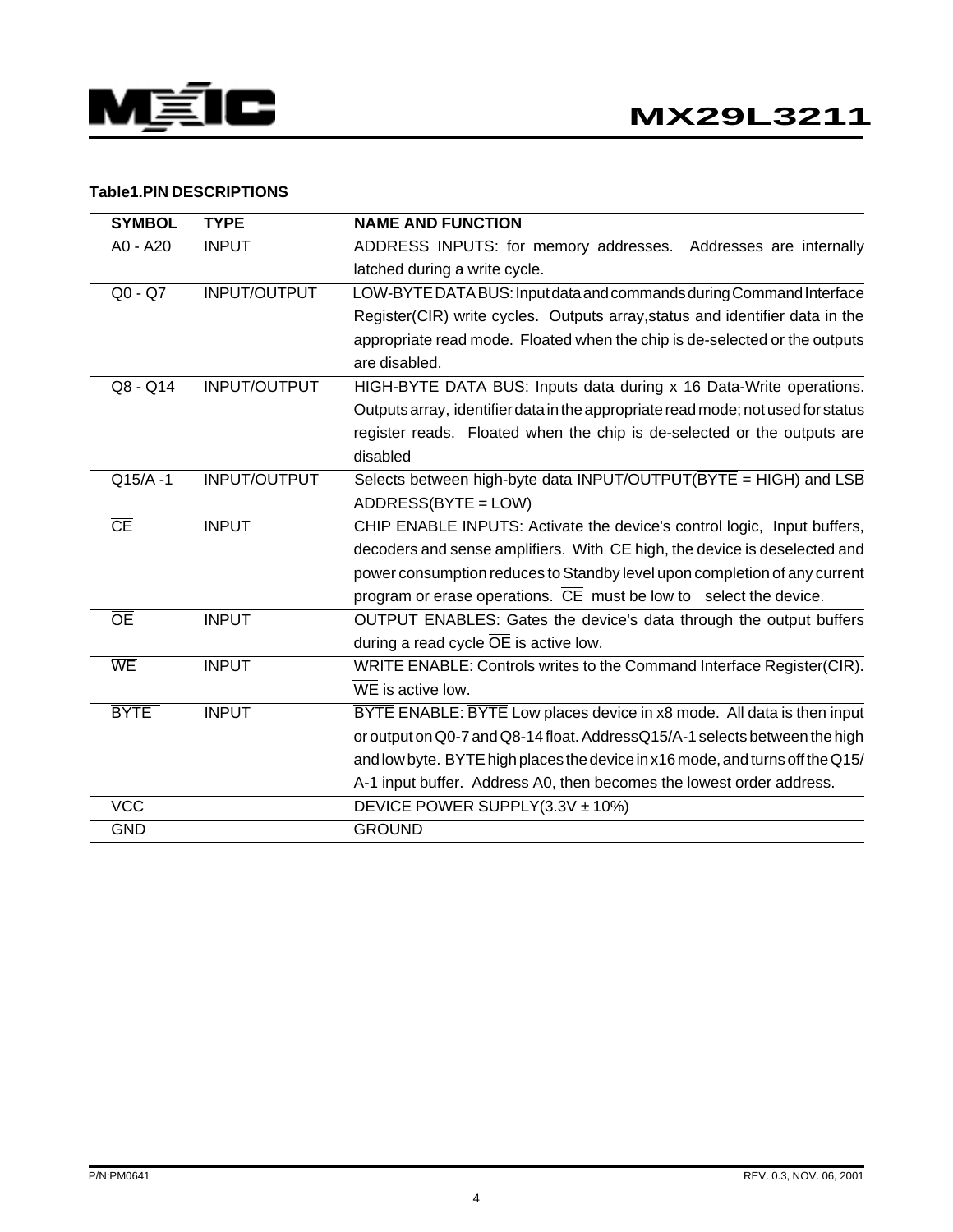

#### **BUS OPERATION**

Flash memory reads, erases and writes in-system via the local CPU . All bus cycles to or from the flash memory conform to standard microprocessor bus cycles.

| <b>Mode</b>           | <b>Notes</b> | <b>CE</b> | <b>OE</b> | <b>WE</b> | A0  | Α1         | A9  | $Q0-Q7$          | Q8-Q14      | $Q15/A-1$   |
|-----------------------|--------------|-----------|-----------|-----------|-----|------------|-----|------------------|-------------|-------------|
| Read                  |              | VIL       | VIL       | VIH       | X   | Х          |     | <b>DOUT</b>      | <b>DOUT</b> | <b>DOUT</b> |
| <b>Output Disable</b> |              | VIL       | VIH       | VIH       | Х   | х          |     | High Z           | High Z      | HighZ       |
| Standby               |              | VIH       | X         | x         | X   | х          |     | High Z           | High Z      | HighZ       |
| Manufacturer ID       | 2.4          | VIL       | VIL       | VIH       | VIL | VIL        | VID | C <sub>2</sub> H | 00H         | 0Β          |
| Device ID             | 2.4          | VIL       | VIL       | VIH       | VIH | <b>VIL</b> | VID | F <sub>9</sub> H | 00H         | 0Β          |
| Write                 | 1,3          | VIL       | VIH       | VIL       | х   | Х          |     | DIN              | <b>DIN</b>  | <b>DIN</b>  |

#### **Table 2.1 Bus Operations for Word-Wide Mode (BYTE = VIH)**

#### **Table2.2 Bus Operations for BYTE-Wide Mode (BYTE = VIL)**

| <b>Mode</b>           | <b>Notes</b> | <b>CE</b> | <b>OE</b> | <b>WE</b> | A0  | Α1  | A9  | $Q0-Q7$     | Q8-Q14 | $Q15/A-1$      |
|-----------------------|--------------|-----------|-----------|-----------|-----|-----|-----|-------------|--------|----------------|
| Read                  |              | VIL       | VIL       | VIH       |     |     | х   | <b>DOUT</b> | HighZ  | <b>VIL/VIH</b> |
| <b>Output Disable</b> |              | VIL       | VIH       | VIH       | X   |     | х   | High Z      | High Z | Χ              |
| Standby               |              | VIH       | Х         | X         | х   | х   | Х   | High Z      | High Z | X              |
| Manufacturer ID       | 2.4          | VIL       | VIL       | VIH       | VIL | VIL | VID | C2H         | High Z | VIL            |
| Device ID             | 2.4          | VIL       | VIL       | VIH       | VIH | VIL | VID | F9H         | High Z | VIL            |
| Write                 | 1.3          | VIL       | VIH       | VIL       |     |     | Χ   | <b>DIN</b>  | High Z | <b>VIL/VIH</b> |

NOTES :

1. X can be VIH or VIL for address or control pins.

2. A0 and A1 at VIL provide manufacturer ID codes. A0 at VIH and A1 at VIL provide device ID codes. A0 at VIL, A1 at VIH and with appropriate sector addresses provide Sector Protect Code.(Refer to Table 4)

3. Commands for different Erase operations, Data program operations or Sector Protect operations can only be successfully completed through proper command sequence.

4. VID = 11.5V- 12.5V.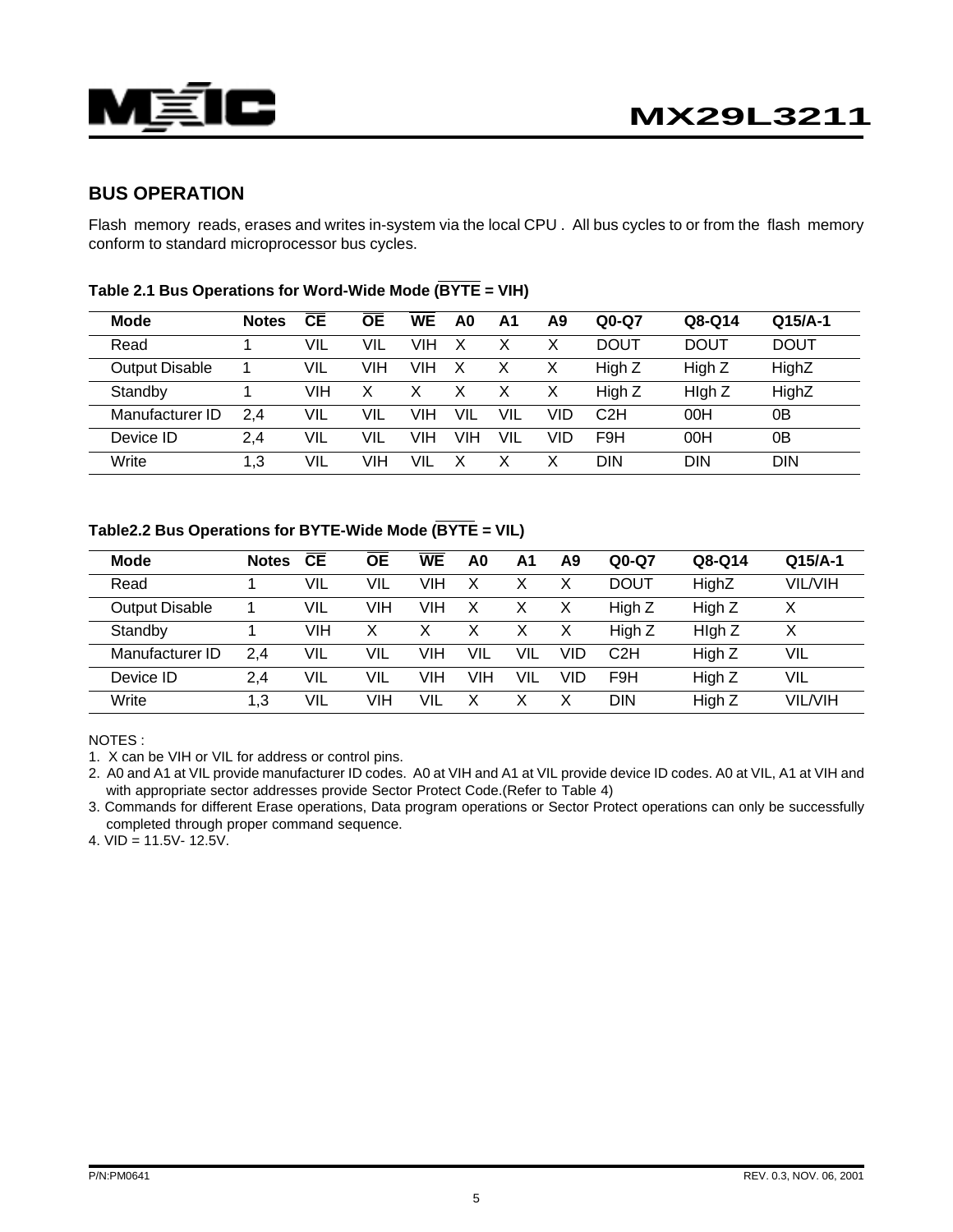

#### **WRITE OPERATIONS**

Commands are written to the COMMAND INTERFACE REGISTER (CIR) using standard microprocessor write timings. The CIR serves as the interface between the microprocessor and the internal chip operation. The CIR can decipher Read Array, Read Silicon ID, Erase and Program command. In the event of a read command, the CIR simply points the read path at either the array or the silicon ID, depending on the specific read command given. For a program or erase cycle, the CIR informs the write state machine that a program or erase has been requested. During a program cycle, the write state machine will control the program sequences and the

CIR will only respond to status reads. During a sector/ chip erase cycle, the CIR will respond to status reads and erase suspend. After the write state machine has completed its task, it will allow the CIR to respond to its full command set. The CIR stays at read status register mode until the microprocessor issues another valid command sequence.

Device operations are selected by writing commands into the CIR. Table 3 below defines 32 Mbit flash family command.

| Command            |      | Read/      | Silicon        | Page/Byte | Chip  | Sector | Erase            | Erase            | Read        | Clear       |
|--------------------|------|------------|----------------|-----------|-------|--------|------------------|------------------|-------------|-------------|
| Sequence           |      | Reset      | <b>ID Read</b> | Program   | Erase | Erase  | Suspend          | Resume           | Status Reg. | Status Reg. |
| <b>Bus Write</b>   |      | 4          | 4              | 4         | 6     | 6      | 3                | 3                | 4           | 3           |
| Cycles Req'd       |      |            |                |           |       |        |                  |                  |             |             |
| <b>First Bus</b>   | Addr | 5555H      | 5555H          | 5555H     | 5555H | 5555H  | 5555H            | 5555H            | 5555H       | 5555H       |
| Write Cycle        | Data | AAH        | AAH            | AAH       | AAH   | AAH    | <b>AAH</b>       | AAH              | AAH         | AAH         |
| Second Bus         | Addr | 2AAAH      | 2AAAH          | 2AAAH     | 2AAAH | 2AAAH  | 2AAAH            | 2AAAH            | 2AAAH       | 2AAAH       |
| Write Cycle        | Data | 55H        | 55H            | 55H       | 55H   | 55H    | 55H              | 55H              | 55H         | 55H         |
| <b>Third Bus</b>   | Addr | 5555H      | 5555H          | 5555H     | 5555H | 5555H  | 5555H            | 5555H            | 5555H       | 5555H       |
| Write Cycle        | Data | <b>F0H</b> | 90H            | A0H       | 80H   | 80H    | B <sub>0</sub> H | D <sub>0</sub> H | 70H         | 50H         |
| Fourth Bus         | Addr | <b>RA</b>  | 00H/01H        | <b>PA</b> | 5555H | 5555H  |                  |                  | $\times$    |             |
| Read/Write Cycle   | Data | <b>RD</b>  | C2H/F9H        | <b>PD</b> | AAH   | AAH    |                  |                  | <b>SRD</b>  |             |
| <b>Fifth Bus</b>   | Addr |            |                |           | 2AAAH | 2AAAH  |                  |                  |             |             |
| <b>Write Cycle</b> | Data |            |                |           | 55H   | 55H    |                  |                  |             |             |
| Sixth Bus          | Addr |            |                |           | 5555H | SA     |                  |                  |             |             |
| Write Cycle        | Data |            |                |           | 10H   | 30H    |                  |                  |             |             |

#### **TABLE 3. COMMAND DEFINITIONS**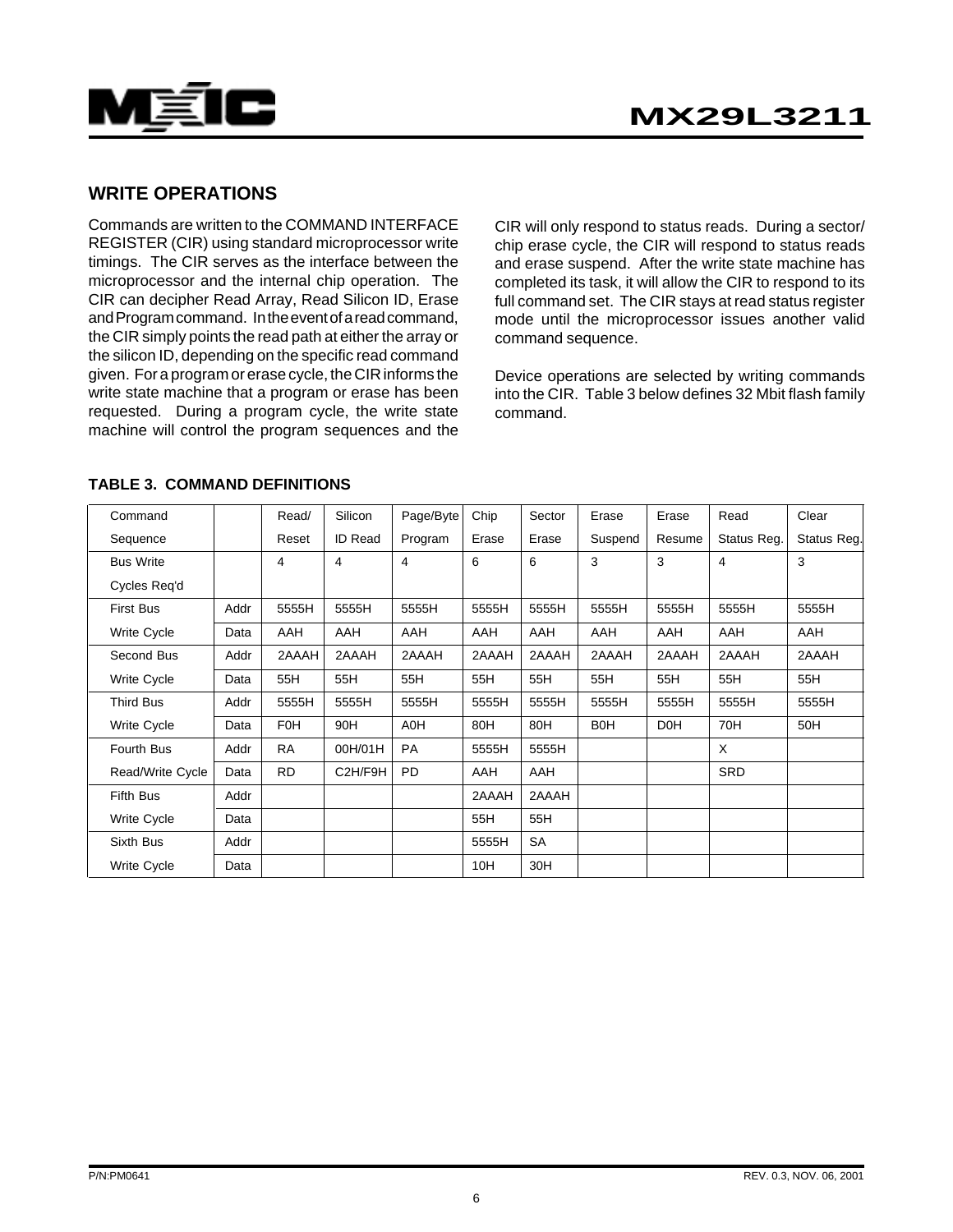

#### **TABLE 3. COMMAND DEFINITIONS**

| Command          |      | Sector     | Sector    | <b>Verify Sector</b> | Abort      |
|------------------|------|------------|-----------|----------------------|------------|
| Sequence         |      | Protection | Unprotect | Protect              |            |
| <b>Bus Write</b> |      | 6          | 6         | 4                    | 3          |
| Cycles Req'd     |      |            |           |                      |            |
| <b>First Bus</b> | Addr | 5555H      | 5555H     | 5555H                | 5555H      |
| Write Cycle      | Data | <b>AAH</b> | AAH       | AAH                  | AAH        |
| Second Bus       | Addr | 2AAAH      | 2AAAH     | 2AAAH                | 2AAAH      |
| Write Cycle      | Data | 55H        | 55H       | 55H                  | 55H        |
| <b>Third Bus</b> | Addr | 5555H      | 5555H     | 5555H                | 5555H      |
| Write Cycle      | Data | 60H        | 60H       | 90H                  | <b>E0H</b> |
| Fourth Bus       | Addr | 5555H      | 5555H     | $\star$              |            |
| Read/Write Cycle | Data | AAH        | AAH       | $C2H^*$              |            |
| <b>Fifth Bus</b> | Addr | 2AAAH      | 2AAAH     |                      |            |
| Write Cycle      | Data | 55H        | 55H       |                      |            |
| Sixth Bus        | Addr | $SA**$     | $SA**$    |                      |            |
| Write Cycle      | Data | 20H        | 40H       |                      |            |

Notes:

- 1. Address bit A15 -- A20 = X = Don't care for all address commands except for Program Address(PA) and Sector Address(SA). 5555H and 2AAAH address command codes stand for Hex number starting from A0 to A14.
- 2. Bus operations are defined in Table 2.
- 3. RA = Address of the memory location to be read.
	- $PA =$  Address of the memory location to be programmed. Addresses are latched on the falling edge of the  $\overline{WE}$  pulse. SA = Address of the sector to be erased. The combination of A16 -- A20 will uniquely select any sector.
- 4. RD = Data read from location RA during read operation.
	- PD = Data to be programmed at location PA. Data is latched on the rising edge of  $\overline{\text{WE}}$ .
	- SRD = Data read from status register.
	- \* Refer to Table 4, Figure 12.
	- \*\* Only the top and the bottom sectors have protect- bit feature. SA = (A20,A19,A18,A17,A16) = 00000B or 11111B is valid.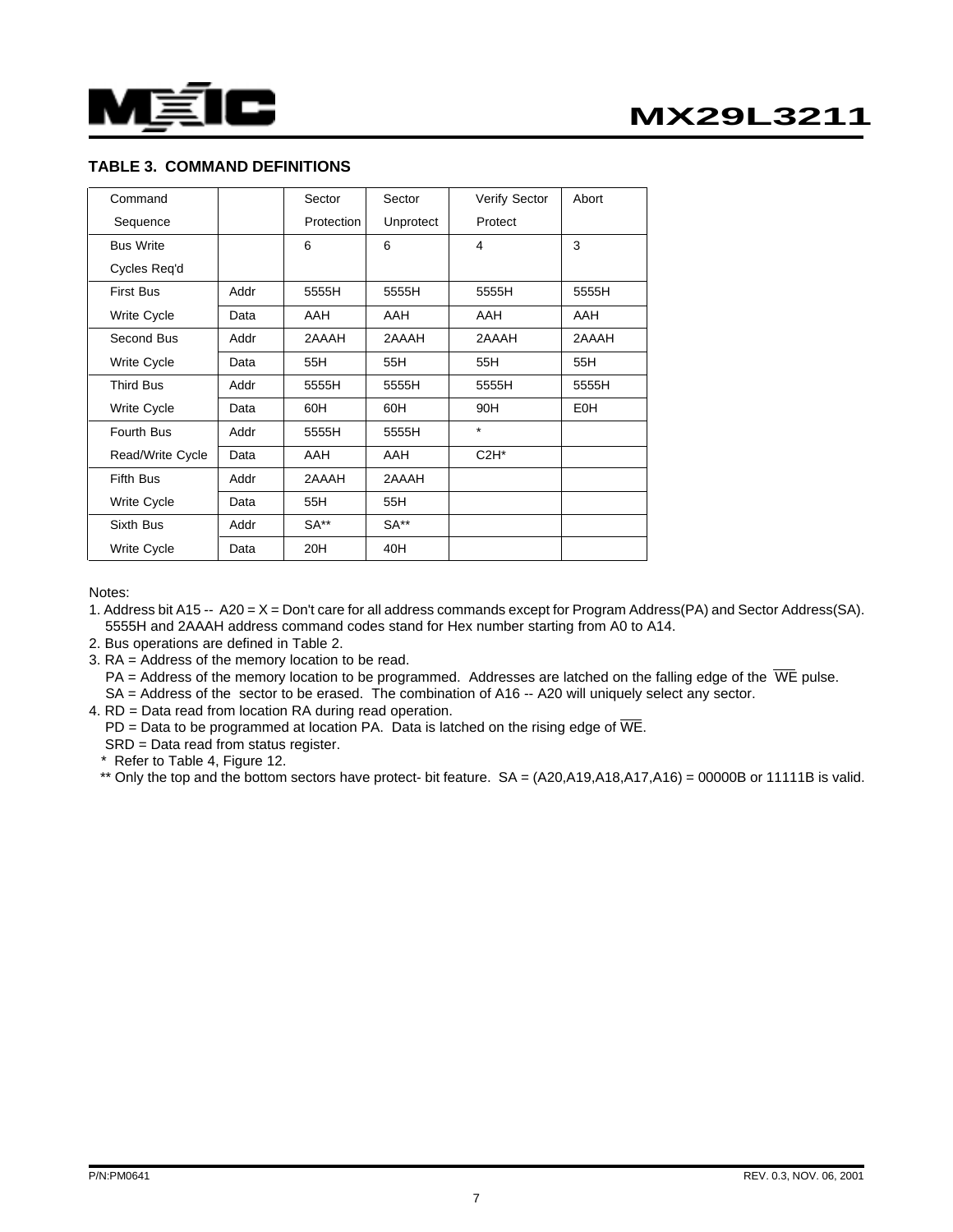

#### **DEVICE OPERATION**

#### **SILICON ID READ**

The Silicon ID Read mode allows the reading out of a binary code from the device and will identify its manufacturer and type. This mode is intended for use by programming equipment for the purpose of automatically matching the device to be programmed with its corresponding programming algorithm. This mode is functional over the entire temperature range of the device.

To activate this mode, the programming equipment must force VID (11.5V~12.5V) on address pin A9. Two identifier bytes may then be sequenced from the device outputs by toggling address A0 from VIL to VIH. All addresses are don't cares except A0 and A1.

The manufacturer and device codes may also be read via the command register, for instances when the MX29L3211 is erased or programmed in a system without access to high voltage on the A9 pin. The command sequence is illustrated in Table 3.

During the "Silicon ID Read" Mode, manufacturer's code (MXIC=C2H) can be read out by setting A0=VIL and device identifier (MX29L3211=F9H) can be read out by setting A0=VIH.

To terminate the operation, it is necessary to write the read/reset command sequence into the CIR.

|                       |          |              | .                 |              |          |     | - - - - -    |           |     |         |                   |    |    |                |    |              |
|-----------------------|----------|--------------|-------------------|--------------|----------|-----|--------------|-----------|-----|---------|-------------------|----|----|----------------|----|--------------|
| Type                  | $A_{20}$ | $A_{19}$     | $A_{18}$          | $A_{17}$     | $A_{16}$ | A.  | $A_{\alpha}$ | Code(HEX) | Q., | $Q_{6}$ | $Q_{\varepsilon}$ | Q, | Q, | $^{\prime}$ Q. | Q  | $Q_{\alpha}$ |
| Manufacturer Code     | X        | $\checkmark$ |                   | $\checkmark$ | X        | VIL | VIL          | $C2H^*$   |     |         |                   |    |    | $\Omega$       |    | 0            |
| MX29L3211 Device Code |          | X            |                   |              | X        | VIL | <b>VIH</b>   | F9H*      |     |         |                   |    |    | $\Omega$       | -0 |              |
| Verify Sector Protect |          |              | Sector Address*** |              |          | VIH | VIL          | $C2H**$   |     |         |                   |    |    | 0              |    | 0            |

#### **Table 4. MX29L3211 Silion ID Codes and Verify Sector Protect Code**

 $MX29L3211$  Manufacturer Code = C2H, Device Code = F9H when BYTE = VIL

MX29L3211 Manufacturer Code = 00C2H, Device Code = 00F9H when BYTE = VIH

\*\* Outputs C2H at protected sector address, 00H at unprotected scetor address.

\*\*\*Only the top and the bottom sectors have protect-bit feature. Sector address = (A20, A19, A18, A17, A16) = 00000B or 11111B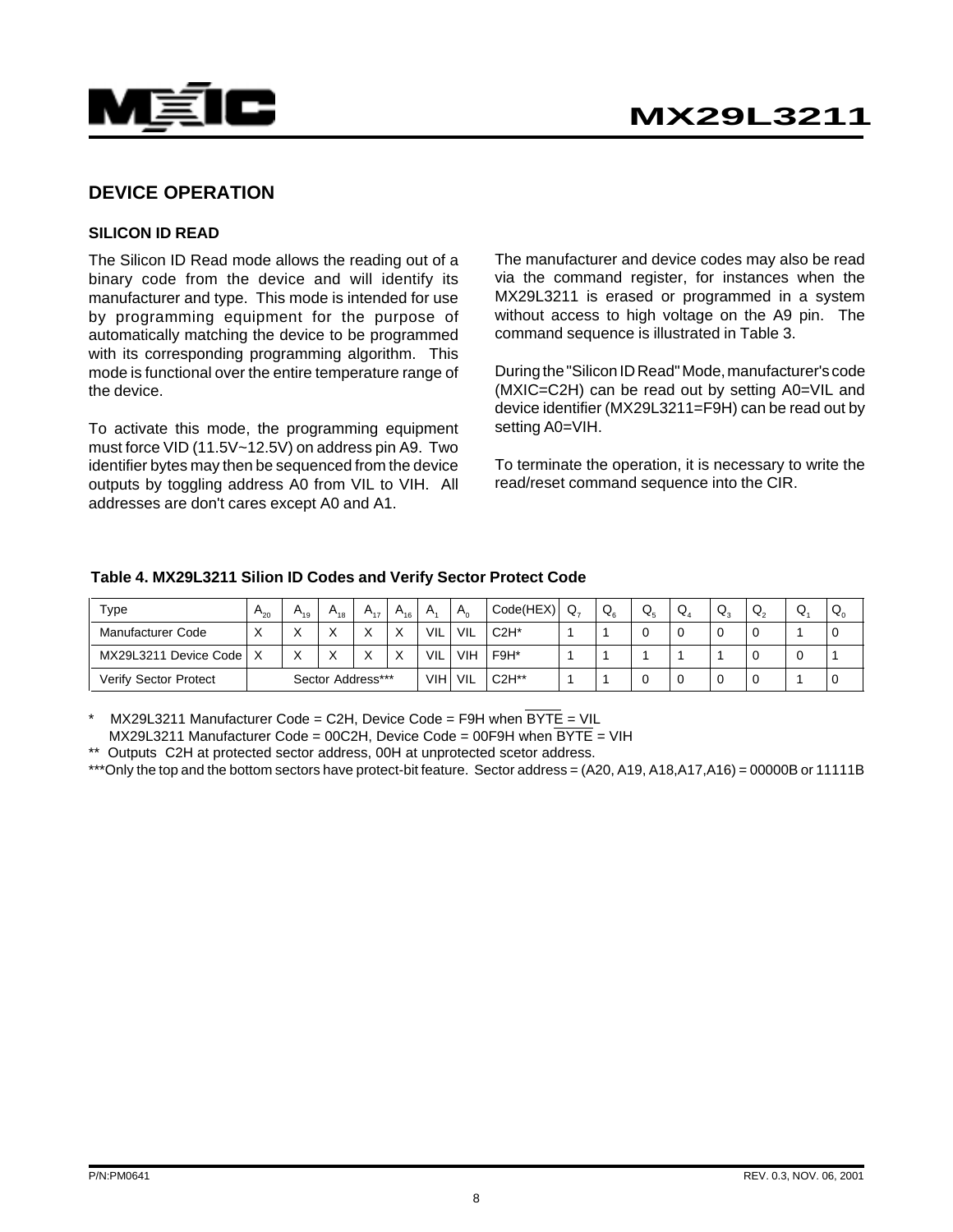

#### **READ/RESET COMMAND**

The read or reset operation is initiated by writing the read/reset command sequence into the command register. Microprocessor read cycles retrieve array data from the memory. The device remains enabled for reads until the CIR contents are altered by a valid command sequence.

The device will automatically power-up in the read/reset state. In this case, a command sequence is not required for "read operation". Standard microprocessor read cycles will retrieve array data. This default value ensures that no spurious alteration of the memory content occurs during the power transition. Refer to the AC Read Characteristics and Waveforms for the specific timing parameters.

The MX29L3211 is accessed like an EPROM. When  $\overline{\text{CE}}$ and  $\overline{OE}$  are low and  $\overline{WE}$  is high the data stored at the memory location determined by the address pins is asserted on the outputs. The outputs are put in the high impedance state whenever  $\overline{\text{CE}}$  or  $\overline{\text{OE}}$  is high. This dual line control gives designers flexibility in preventing bus contention.

Note that the read/reset command is not valid when program or erase is in progress.

## **PAGE READ**

The MX29L3211 offers "fast page mode read" function. The users can take the access time advantage if keeping  $\overline{CE}$ ,  $\overline{OE}$  at low and the same page address (A3~A20 unchanged). Please refer to Figure 5-2 for detailed timing waveform. The system performance could be enhanced by initiating 1 normal read and 7 fast page reads(for word mode A0~A2) or 15 fast page reads(for byte mode altering A-1~A2).

#### **PAGE PROGRAM**

To initiate Page Program mode, a three-cycle command sequence is required. There are two "unlock" write cycles. These are followed by writing the page program command-A0H.

Any attempt to write to the device without the three-cycle command sequence will not start the internal Write State Machine(WSM), no data will be written to the device.

After three-cycle command sequence is given, a byte(word) load is performed by applying a low pulse on the  $\overline{\text{WE}}$  or  $\overline{\text{CE}}$  input with  $\overline{\text{CE}}$  or  $\overline{\text{WE}}$  low (respectively) and OE high. The address is latched on the falling edge of  $\overline{\text{CE}}$  or  $\overline{\text{WE}}$ , whichever occurs last. The data is latched by the first rising edge of  $\overline{\text{CE}}$  or  $\overline{\text{WE}}$ . Maximum of 128 words of data may be loaded into each page by the same procedure as outlined in the page program section below.

### **BYTE-WIDE LOAD/WORD-WIDE LOAD**

BYTE(word) loads are used to enter the 128 words(256 bytes) of a page to be programmed or the software codes for data protection. A byte(word load) is performed by applying a low pulse on the  $\overline{WE}$  or  $\overline{CE}$  input with  $\overline{CE}$ or  $\overline{\text{WE}}$  low (respectively) and  $\overline{\text{OE}}$  high. The address is latched on the falling edge of  $\overline{CE}$  or  $\overline{WE}$ , whichever occurs last. The data is latched by the first rising edge of  $CF$  or  $WF$ .

Either word-wide load or byte-wide load is determined( $\overline{BYTE}$  = VIL or VIH is latched) on the falling edge of the  $\overline{\text{WE}}$  (or  $\overline{\text{CE}}$ ) during the 3rd command write cycle.

#### **PROGRAM**

Any page to be programmed should have the page in the erased state first, i.e. performing sector erase is suggested before page programming can be performed.

The device is programmed on a page basis. If a byte(word) of data within a page is to be changed, data for the entire page can be loaded into the device. Any byte(word) that is not loaded during the programming of its page will be still in the erased state (i.e. FFH). Once the bytes of a page are loaded into the device, they are simultaneously programmed during the internal programming period. After the first data byte (word) has been loaded into the device, successive byte(word) are entered in the same manner. Each new byte(word) to be programmed must have its high to low transition on  $\overline{\text{WE}}$  (or  $\overline{\text{CE}}$ ) within 30us of the low to high transition of  $\overline{\text{WE}}$ (or  $\overline{CE}$ ) of the preceding byte(word). A7 to A20 specify the page address, i.e., the device is page-aligned on 128 word(256 byte)boundary. The page address must be valid during each high to low transition of  $\overline{WE}$  or  $\overline{CE}$ . A-1 to A6 specify the byte address within the page, A0 to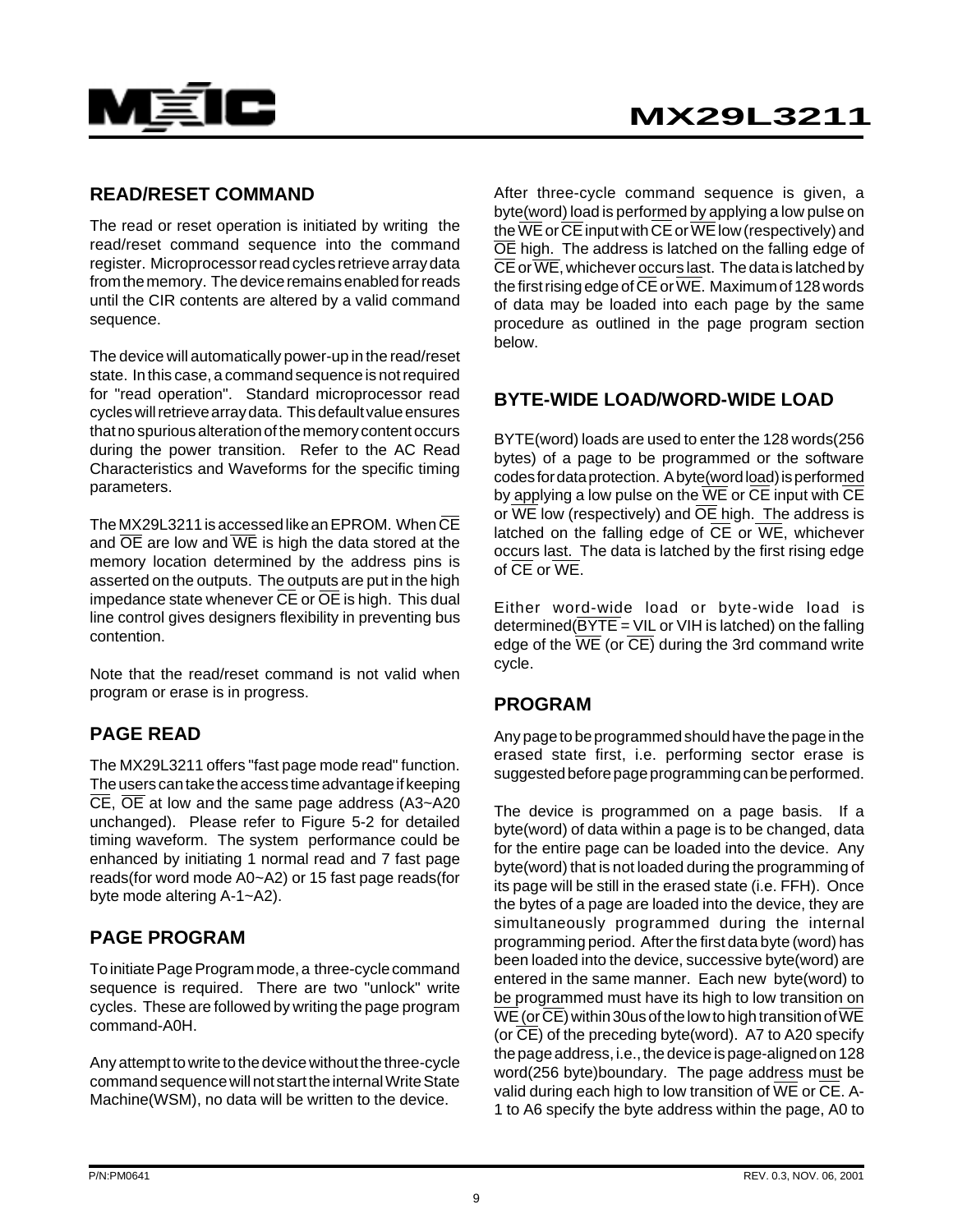

A6 specify the word address withih the page. The byte (word) may be loaded in any order; sequential loading is not required. If a high to low transition of  $\overline{\text{CE}}$  or  $\overline{\text{WE}}$  is not detected whithin 100us of the last low to high transition, the load period will end and the internal programming period will start. The Auto page program terminates when status on Q7 is '1' at which time the device stays at read status register mode until the CIR contents are altered by a valid command sequence.(Refer to table 3,6 and Figure 1,7,8)

## **CHIP ERASE**

Chip erase is a six-bus cycle operation. There are two "unlock" write cycles. These are followed by writing the "set-up" command-80H. Two more "unlock" write cycles are then followed by the chip erase command-10H.

Chip erase does not require the user to program the device prior to erase.

The automatic erase begins on the rising edge of the last WE pulse in the command sequence and terminates when the status on Q7 is "1" at which time the device stays at read status register mode. The device remains enabled for read status register mode until the CIR contents are altered by a valid command sequence.(Refer to table 3,6 and Figure 2,7,9)

#### **Table 5. MX29L3211 Sector Address Table**

#### **(Word-Wide Mode)**

|                 | A20      | A <sub>19</sub> | A18      | A17      | A16      | Address Range[A20,A0] |
|-----------------|----------|-----------------|----------|----------|----------|-----------------------|
| <b>SA0</b>      | $\Omega$ | $\Omega$        | $\Omega$ | $\Omega$ | $\Omega$ | 000000H--00FFFFH      |
| SA <sub>1</sub> | $\Omega$ | $\Omega$        | $\Omega$ | $\Omega$ | 1        | 010000H--01FFFFH      |
| SA <sub>2</sub> | $\Omega$ | $\Omega$        | $\Omega$ | 1        | $\Omega$ | 020000H--02FFFFH      |
| SA <sub>3</sub> | $\Omega$ | $\Omega$        | $\Omega$ | 1        | 1        | 030000H--03FFFFH      |
| SA4             | $\Omega$ | $\Omega$        | 1        | $\Omega$ | $\Omega$ | 040000H--04FFFFH      |
|                 |          |                 |          |          |          |                       |
| <b>SA31</b>     | 1        | 1               | 1        | 1        | 1        | 1F0000H--1FFFFFH      |

#### **SECTOR ERASE**

Sector erase is a six-bus cycle operation. There are two "unlock" write cycles. These are followed by writing the set-up command-80H. Two more "unlock" write cycles are then followed by the sector erase command-30H. The sector address is latched on the falling edge of  $\overline{\text{WE}}$ , while the command (data) is latched on the rising edge of WE.

Sector erase does not require the user to program the device prior to erase. The system is not required to provide any controls or timings during these operations.

The automatic sector erase begins on the rising edge of the last  $\overline{WE}$  pulse in the command sequence and terminates when the status on Q7 is "1" at which time the device stays at read status register mode. The device remains enabled for read status register mode until the CIR contents are altered by a valid command sequence.(Refer to table 3,6 and Figure 3,4,7,9)

## **ERASE SUSPEND**

This command only has meaning while the the WSM is executing SECTOR or CHIP erase operation, and therefore will only be responded to during SECTOR or CHIP erase operation. After this command has been executed, the CIR will initiate the WSM to suspend erase operations, and then return to Read Status Register mode. The WSM will set the Q6 bit to a "1". Once the WSM has reached the Suspend state,the WSM will set the Q7 bit to a "1", At this time, WSM allows the CIR to respond to the Read Array, Read Status Register, Abort and Erase Resume commands only. In this mode, the CIR will not resopnd to any other comands. The WSM will continue to run, idling in the SUSPEND state, regardless of the state of all input control pins.

#### **ERASE RESUME**

This command will cause the CIR to clear the suspend state and set the Q6 to a '0', but only if an Erase Suspend command was previously issued. Erase Resume will not have any effect in all other conditions.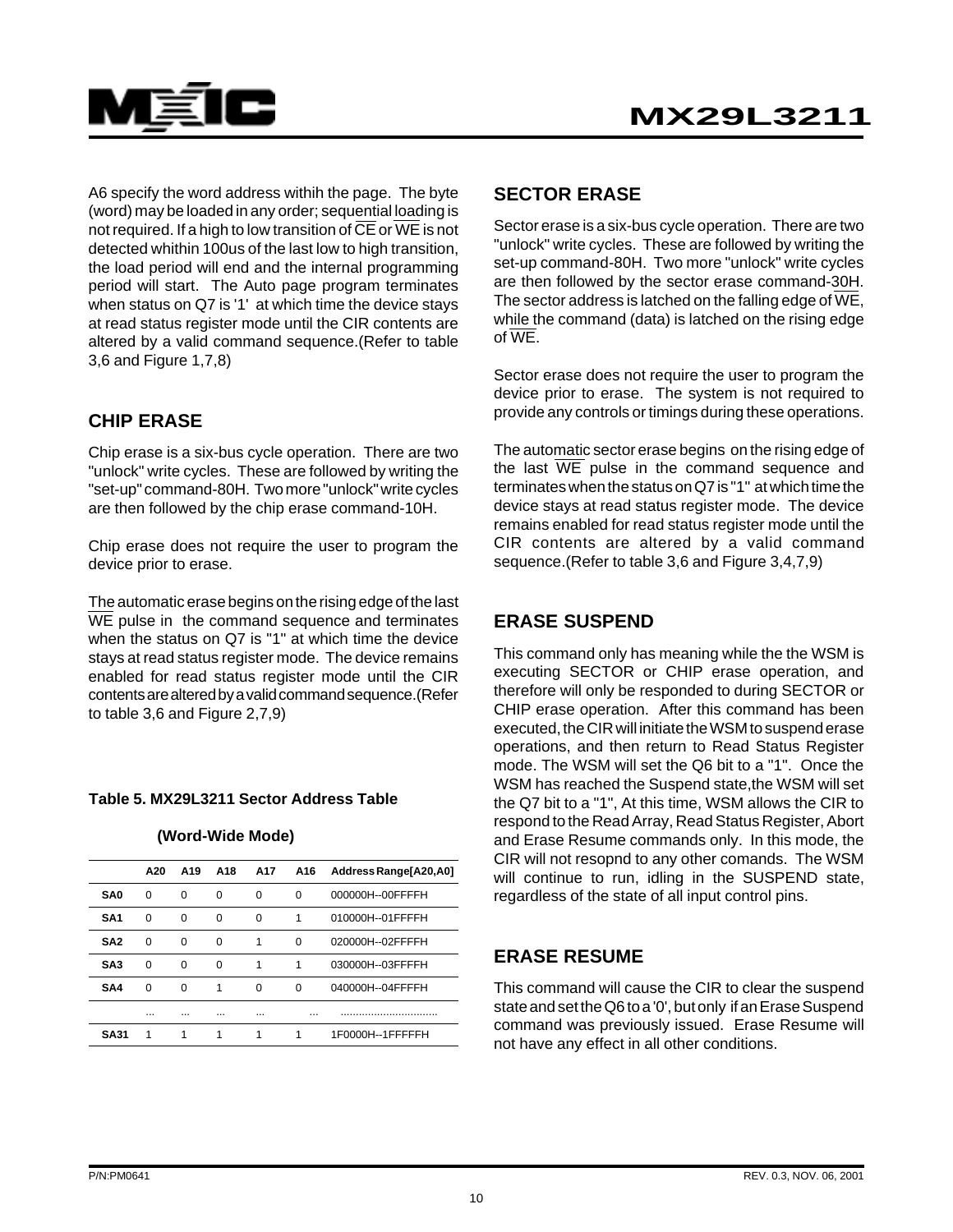



#### **READ STATUS REGISTER**

The MXIC's 32 Mbit flash family contains a status register which may be read to determine when a program or erase operation is complete, and whether that operation completed successfully. The status register may be read at any time by writing the Read Status command to the CIR. After writing this command, all subsequent read operations output data from the status register until another valid command sequence is written to the CIR. A Read Array command must be written to the CIR to return to the Read Array mode.

The status register bits are output on Q3 - Q7(table 6) whether the device is in the byte-wide (x8) or word-wide (x16) mode for the MX29L3211. In the word-wide mode the upper byte, Q(8:15) is set to 00H during a Read Status command. In the byte-wide mode, Q(8:14) are tri-stated and Q15/A-1 retains the low order address function. Q0-Q1 is set to 0H in either x8 or x16 mode.

It should be noted that the contents of the status register are latched on the falling edge of  $\overline{OE}$  or  $\overline{CE}$  whichever occurs last in the read cycle. This prevents possible bus errors which might occur if the contents of the status register change while reading the status register.  $\overline{\text{CE}}$  or OE must be toggled with each subsequent status read, or the completion of a program or erase operation will not be evident.

The Status Register is the interface between the microprocessor and the Write State Machine (WSM). When the WSM is active, this register will indicate the status of the WSM, and will also hold the bits indicating whether or not the WSM was successful in performing the desired operation. The WSM sets status bits four through seven and clears bits six and seven, but cannot clear status bits four and five. If Erase fail or Program fail status bit is detected, the Status Register is not cleared until the Clear Status Register command is written. The MX29L3211 automatically outputs Status Register data when read after Chip Erase, Sector Erase, Page Program or Read Status Command write cycle. The default state of the Status Register after powerup and return from deep power-down mode is  $(Q7, Q6, Q5, Q4) = 1000B$ . Q3 = 0 or 1 depends on sector-protect status, can not be changed by Clear Status Register Command or Write State Machine.

#### **CLEAR STATUS REGISTER**

The Erase fail status bit (Q5) and Program fail status bit (Q4) are set by the write state machine, and can only be reset by the system software. These bits can indicate various failure conditions(see Table 6). By allowing the system software to control the resetting of these bits, several operations may be performed (such as cumulatively programming several pages or erasing multiple blocks in squence). The status register may then be read to determine if an error occurred during that programming or erasure series. This adds flexibility to the way the device may be programmed or erased. Additionally, once the program(erase) fail bit happens, the program (erase) operation can not be performed further. The program(erase) fail bit must be reset by system software before further page program or sector (chip) erase are attempted. To clear the status register, the Clear Status Register command is written to the CIR. Then, any other command may be issued to the CIR. Note again that before a read cycle can be initiated, a Read command must be written to the CIR to specify whether the read data is to come from the Array, Status Register or Silicon ID.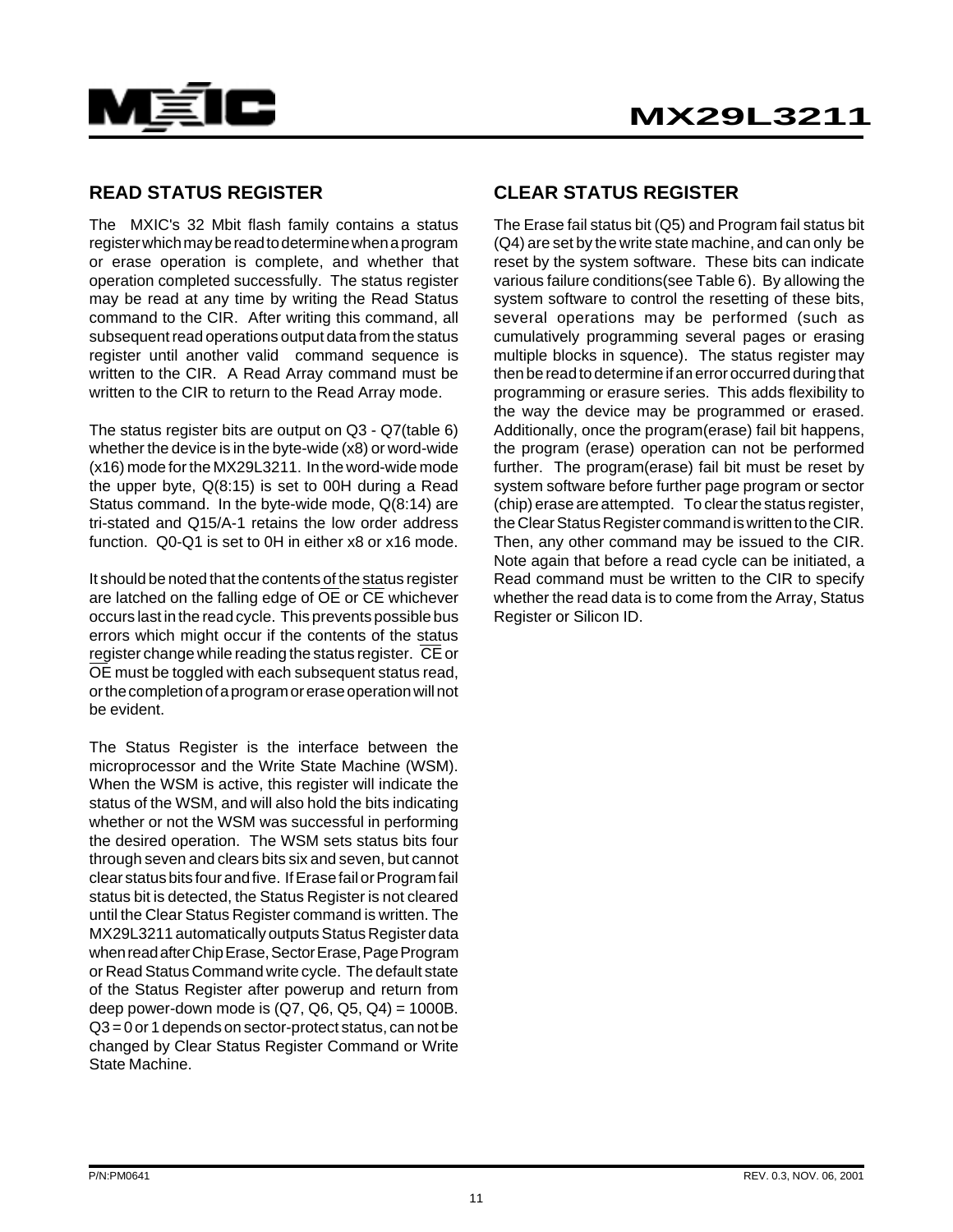

# **MX29L3211**

#### **TABLE 6. MX29L3211 STATUS REGISTER**

|                    | <b>STATUS</b>                  | <b>NOTES</b> | Q7 | Q6       | Q <sub>5</sub> | Q4       | Q <sub>3</sub> |
|--------------------|--------------------------------|--------------|----|----------|----------------|----------|----------------|
| <b>IN PROGRESS</b> | <b>PROGRAM</b>                 | 1,2,6        | 0  | 0        | 0              | 0        | 0/1            |
|                    | <b>ERASE</b>                   | 1,3,6        | 0  | 0        | 0              | 0        | 0/1            |
|                    | SUSPEND (NOT COMPLETE)         | 1,4,6        | 0  |          | 0              | $\Omega$ | 0/1            |
|                    | (COMPLETE)                     |              |    |          | 0              | 0        | 0/1            |
| <b>COMPLETE</b>    | <b>PROGRAM</b>                 | 1,2,6        |    | 0        | $\mathbf{0}$   | $\Omega$ | 0/1            |
|                    | <b>ERASE</b>                   | 1,3,6        |    | 0        | 0              | 0        | 0/1            |
| <b>FAIL</b>        | <b>PROGRAM</b>                 | 1,5,6        | 4  | $\Omega$ | $\Omega$       |          | 0/1            |
|                    | <b>ERASE</b>                   | 1, 5, 6      | 4  | 0        |                | 0        | 0/1            |
|                    | AFTER CLEARING STATUS REGISTER | 6            |    | 0        | 0              | $\Omega$ | 0/1            |

#### **NOTES:**

- 1. Q7 : WRITE STATE MACHINE STATUS
	- $1 = READV$ ,  $0 = BUSY$
	- Q6 : ERASE SUSPEND STATUS
	- $1 =$  SUSPEND,  $0 =$  NO SUSPEND
	- Q5 : ERASE FAIL STATUS
	- 1 = FAIL IN ERASE, 0 = SUCCESSFUL ERASE
	- Q4 : PROGRAM FAIL STATUS
	- 1 = FAIL IN PROGRAM, 0 = SUCCESSFUL PROGRAM
	- Q3 : SECTOR-PROTECT STATUS
	- 1 = SECTOR 0 OR/AND 15 PROTECTED
	- 0 = NONE OF SECTOR PROTECTED
	- Q2 0 = RESERVED FOR FUTURE ENHANCEMENTS.
	- These bits are reserved for future use ; mask them out when polling the Status Register.
- 2. PROGRAM STATUS is for the status during Page Programming or Sector Unprotect mode.
- 3. ERASE STATUS is for the status during Sector/Chip Erase or Sector Protection mode.
- 4. SUSPEND STATUS is for both Sector and Chip Erase mode .
- 5. FAIL STATUS bit(Q4 or Q5) is provided during Page Program or Sector/Chip Erase modes respectively.
- 6. Q3 = 0 or1 depends on Sector-Protect Status.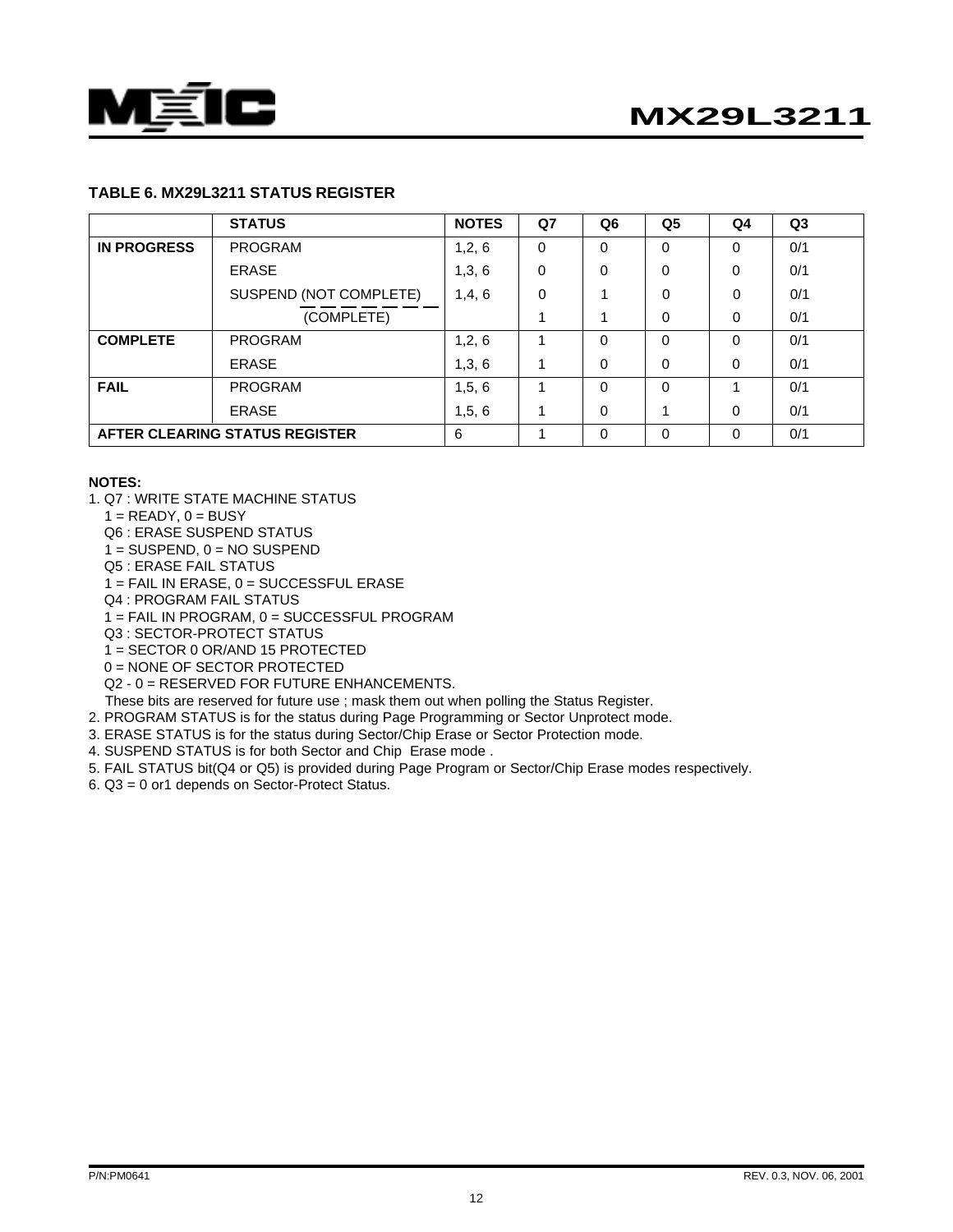

#### **SECTOR PROTECTION**

The MX29L3211 features sector protection. This feature will disable both program and erase operations in either the top or the bottom sector (0 or 31). The sector protection feature is enabled using system software by the user(Refer to table 3). The device is shipped with both sectors unprotected. Alternatively, MXIC may protect sectors in the factory prior to shipping the device.

To activate this mode, a six-bus cycle operation is required. There are two 'unlock' write cycles. These are followed by writing the 'set-up' command. Two more 'unlock' write cycles are then followed by the Lock Sector command - 20H. Sector address is latched on the falling edge of  $\overline{CE}$  or  $\overline{WE}$  of the sixth cycle of the command sequence. The automatic Lock operation begins on the rising edge of the last  $\overline{\text{WE}}$  pulse in the command sequence and terminates when the Status on Q7 is '1' at which time the device stays at the read status register mode.

The device remains enabled for read status register mode until the CIR contents are altered by a valid command sequence (Refer to table 3,6 and Figure 10,12 ).

## **VERIFY SECTOR PROTECT**

To verify the Protect status of the Top and the Bottom sector, operation is initiated by writing Silicon ID read command into the command register. Following the command write, a read cycle from address XXX0H retrieves the Manufacturer code of C2H. A read cycle from XXX1H returns the Device code F9H. A read cycle from appropriate address returns information as to which sectors are protected. To terminate the operation, it is necessary to write the read/reset command sequence into the CIR.

(Refer to table 3,4 and Figure 12)

A few retries are required if Protect status can not be verified successfully after each operation.

#### **SECTOR UNPROTECT**

It is also possible to unprotect the sector , same as the first five write command cycles in activating sector protection mode followed by the Unprotect Sector command -40H, the automatic Unprotect operation begins on the rising edge of the last  $\overline{WE}$  pulse in the command sequence and terminates when the Status on Q7 is '1' at which time the device stays at the read status register mode. (Refer to table 3,6 and Figure 11,12)

The device remains enabled for read status register mode until the CIR contents are altered by a valid command sequence.

## **ABORT MODE**

To activate Abort mode, a three-bus cycle operation is required. The E0H command (Refer to table 3) only stops Page program or Sector /Chip erase operation currently in progress and puts the device in Abort mode. So the program or erase operation will not be completed. Since the data in some page/sectors is no longer valid due to an incomplete program or erase operation, the program fail (Q4) or erase fail (Q5)bit will be set.

A read array command MUST be written to bring the device out of the abort state without incurring any wake up latency. Note that once device is brought out, Clear status register mode is required before a program or erase operation can be executed.

## **DATA PROTECTION**

The MX29L3211 is designed to offer protection against accidental erasure or programming caused by spurious system level signals that may exist during power transitions. During power up the device automatically resets the internal state machine in the Read Array mode. Also, with its control register architecture, alteration of the memory contents only occurs after successful completion of specific multi-bus cycle command sequences.

The device also incorporates several features to prevent inadvertent write cycles resulting from VCC power-up and power-down transitions or system noise.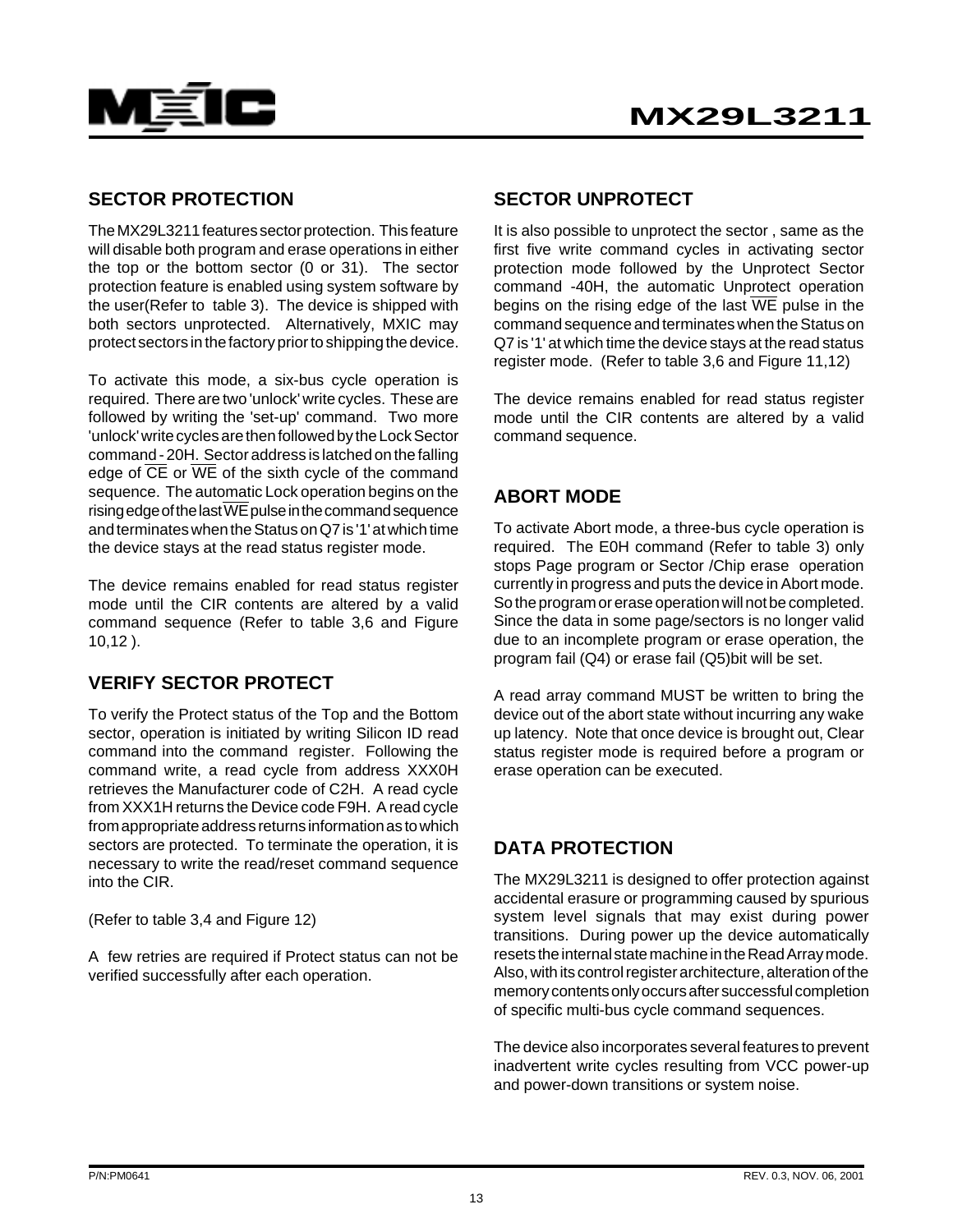

### **LOW VCC WRITE INHIBIT**

To avoid initiation of a write cycle during VCC power-up and power-down, a write cycle is locked out for VCC less than VLKO(typically 1.8V). If VCC < VLKO, the command register is disabled and all internal program/erase circuits are disabled. Under this condition the device will reset to the read mode. Subsequent writes will be ignored until the VCC level is greater than VLKO. It is the user's responsibility to ensure that the control pins are logically correct to prevent unintentional write when VCC is above VLKO.

## **WRITE PULSE "GLITCH" PROTECTION**

Noise pulses of less than 10ns (typical) on  $\overline{CE}$  or WE will not initiate a write cycle.

### **LOGICAL INHIBIT**

Writing is inhibited by holding any one of  $\overline{OE}$  = VIL,  $\overline{CE}$  = VIH or WE = VIH. To initiate a write cycle  $\overline{CE}$  and  $\overline{WE}$ must be a logical zero while  $\overline{OE}$  is a logical one.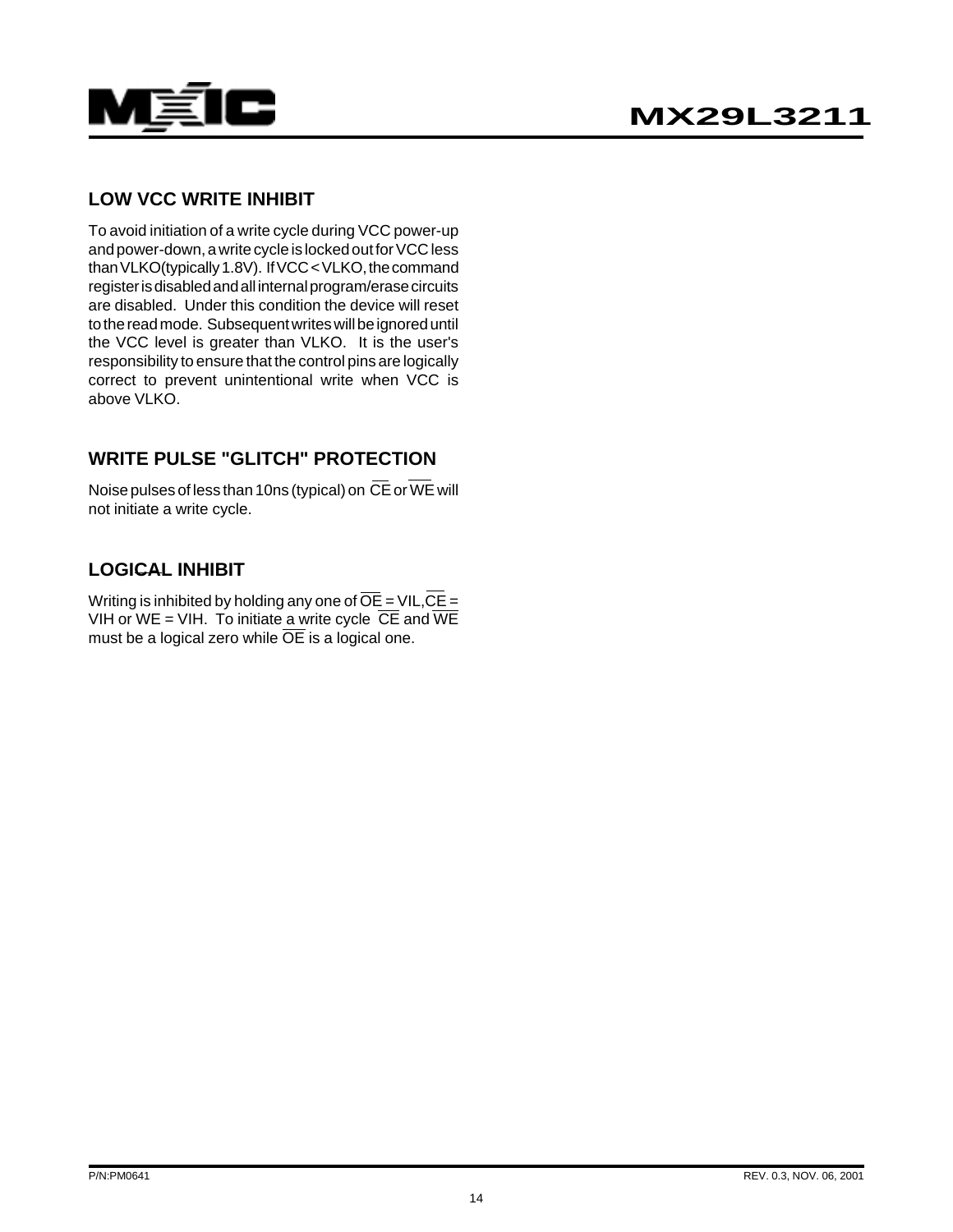

## **Figure 1. AUTOMATIC PAGE PROGRAM FLOW CHART**

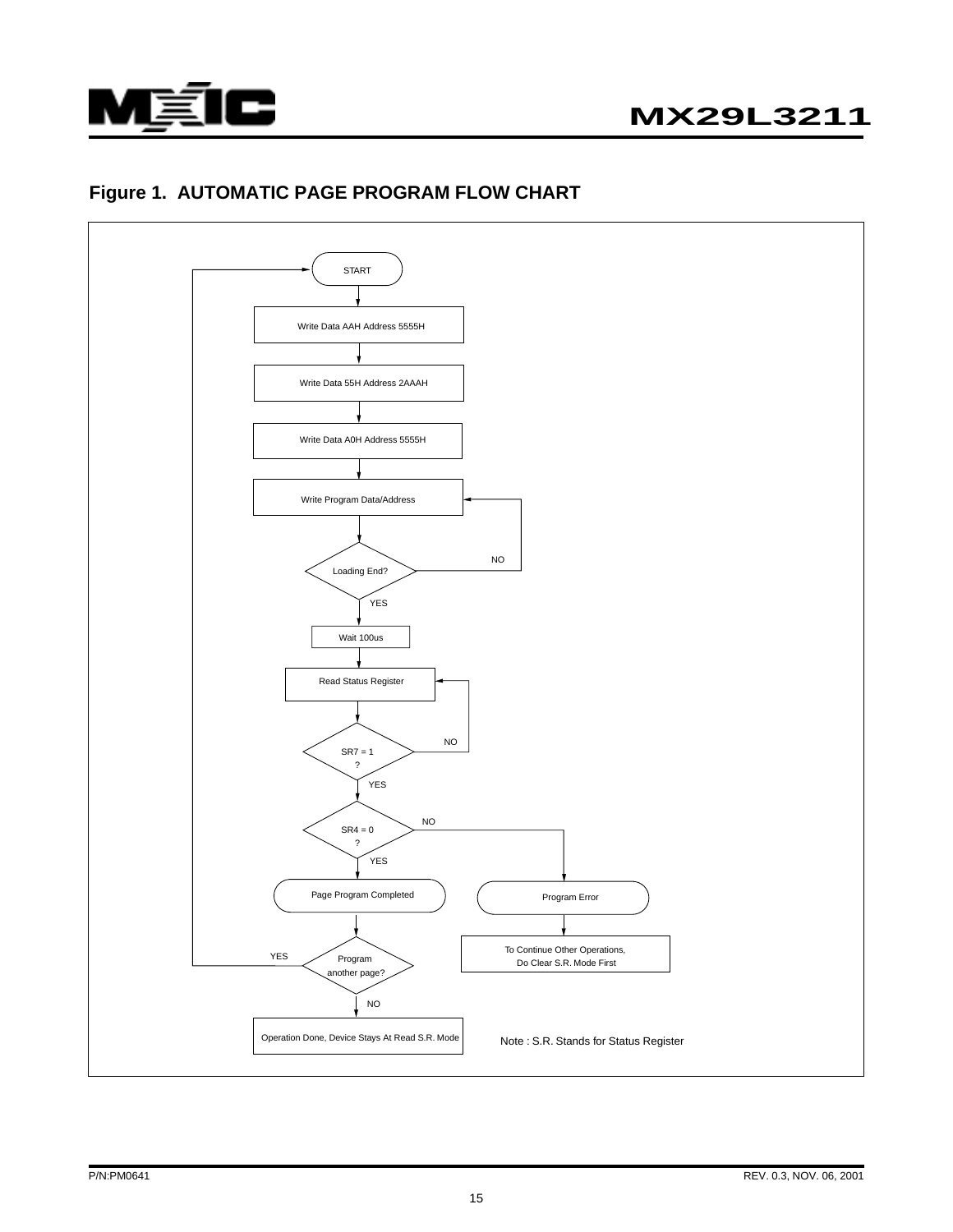

### **Figure 2. AUTOMATIC CHIP ERASE FLOW CHART**

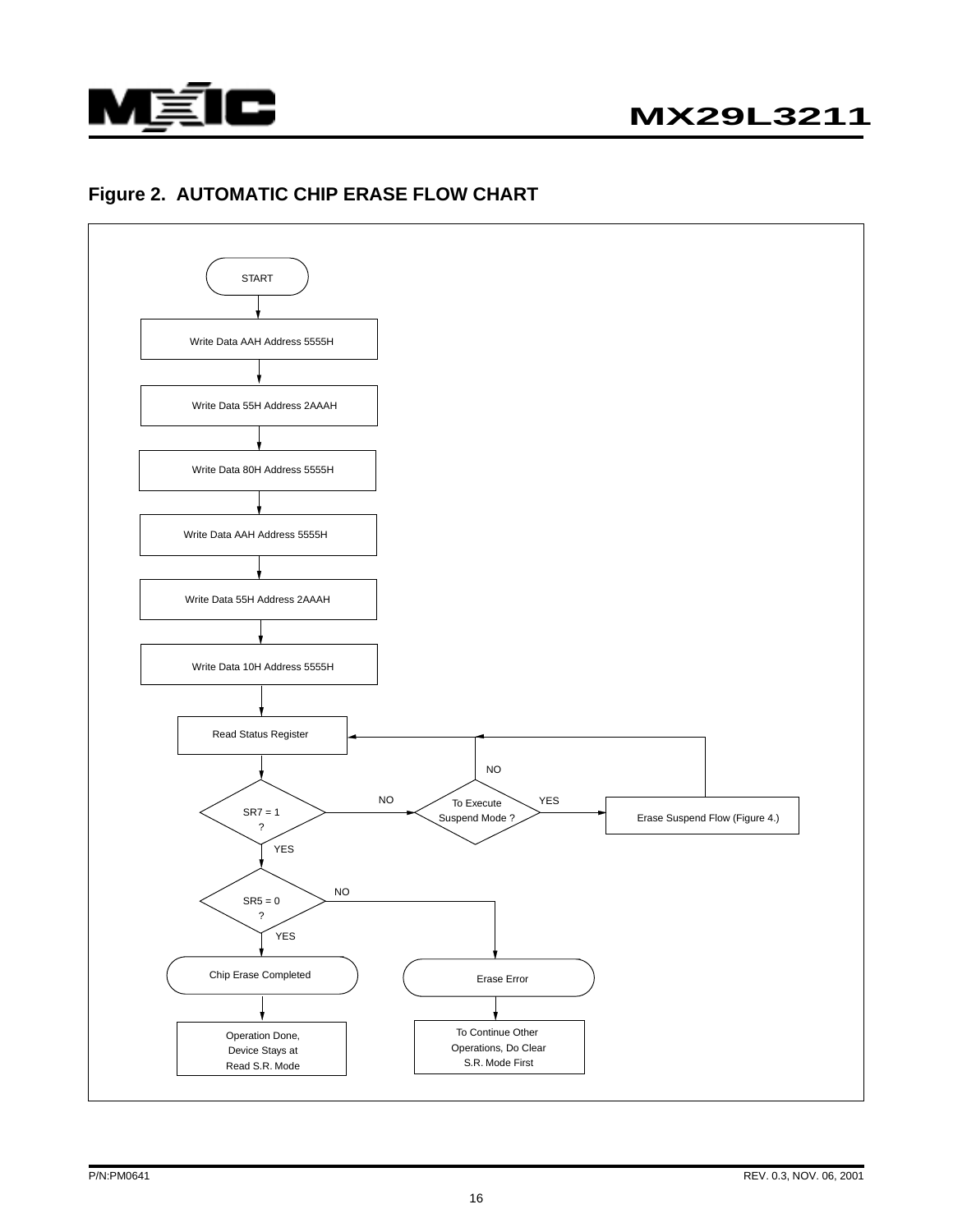

## **Figure 3. AUTOMATIC SECTOR ERASE FLOW CHART**

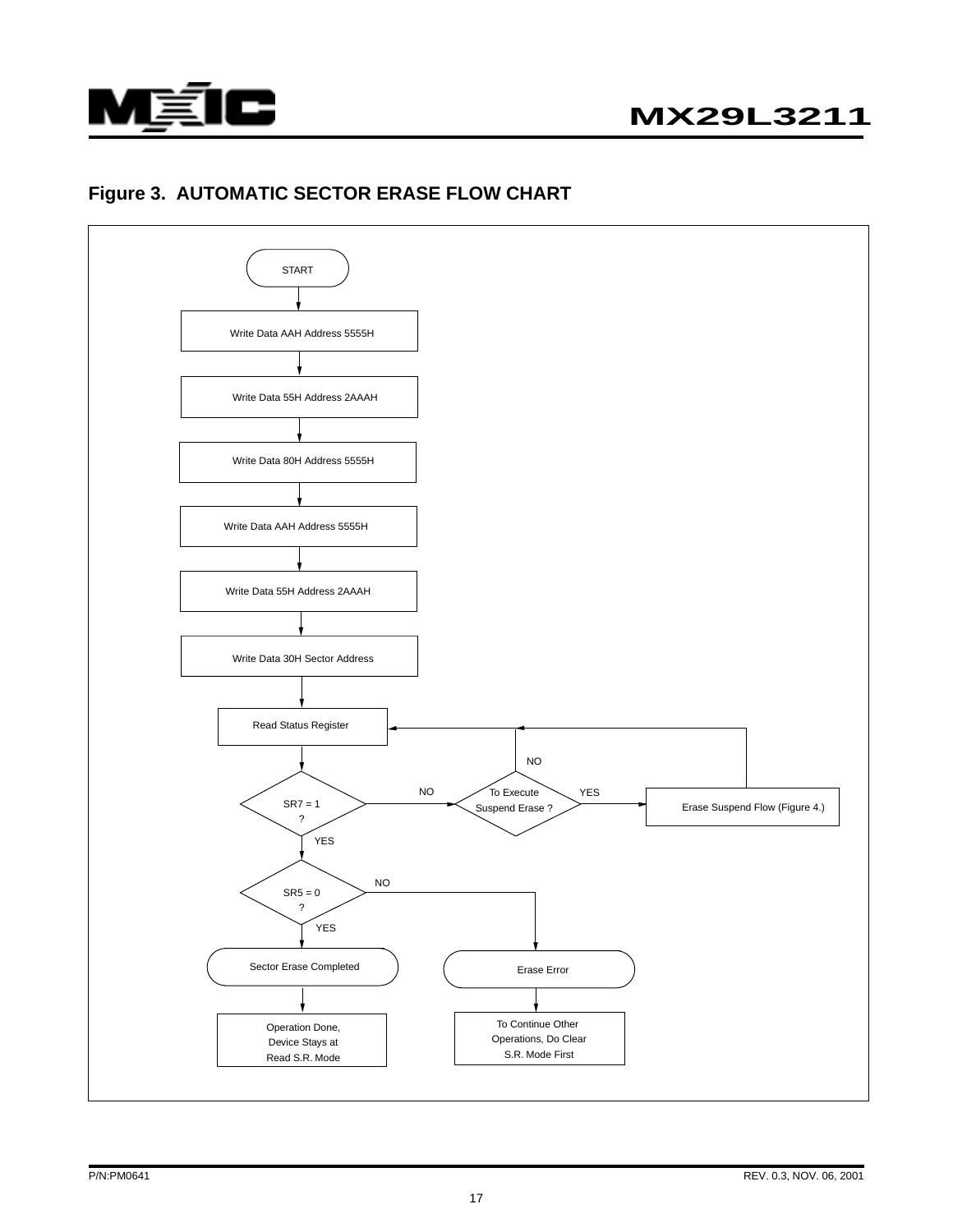

# **MX29L3211**

### **Figure 4. ERASE SUSPEND/ERASE RESUME FLOW CHART**

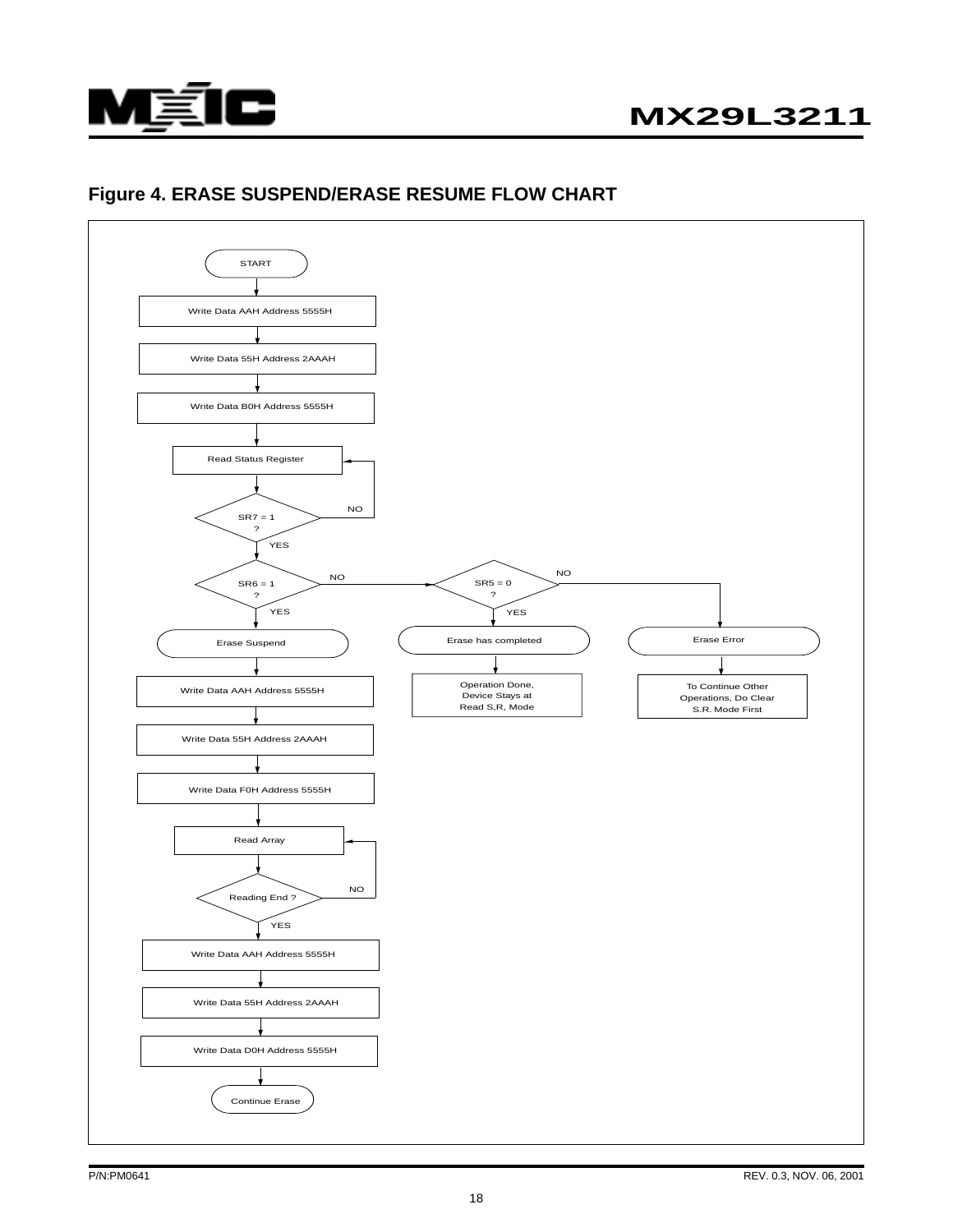

#### **ELECTRICAL SPECIFICATIONS**

#### **ABSOLUTE MAXIMUM RATINGS**

| <b>RATING</b>                        | VALUE                                     |
|--------------------------------------|-------------------------------------------|
| <b>Ambient Operating Temperature</b> | $0^\circ \text{C}$ to $70^\circ \text{C}$ |
| Storage Temperature                  | $-65^{\circ}$ C to 125 $\circ$ C          |
| Applied Input Voltage                | $-0.5V$ to $Vcc+0.5V$                     |
| <b>Applied Output Voltage</b>        | $-0.5V$ to Vcc $+0.6V$                    |
| VCC to Ground Potential              | $-0.5V$ to 4V                             |
| Α9                                   | $-0.5V$ to 12.5V                          |

#### **NOTICE:**

Stresses greater than those listed under ABSOLUTE MAXIMUM RATINGS may cause permanent damage to the device. This is stress rating only and functional operational sections of this specification is not implied. Exposure to absolute maximum rating conditions for extended period may affect reliability.

#### **NOTICE:**

Specifications contained within the following tables are subject to change.

#### **CAPACITANCE TA = 25**°**C, f = 1.0 MHz**

| <b>SYMBOL</b> | PARAMETER                 | MIN. | TVD. | MAX. | JNIT | <b>CONDITIONS</b> |
|---------------|---------------------------|------|------|------|------|-------------------|
| <b>CIN</b>    | Input Capacitance         |      |      | 14   | рF   | $VIN = 0V$        |
| COUT          | <b>Output Capacitance</b> |      |      | 16   | рF   | $VOUT = 0V$       |

#### **SWITCHING TEST CIRCUITS**



## **SWITCHING TEST WAVEFORMS**

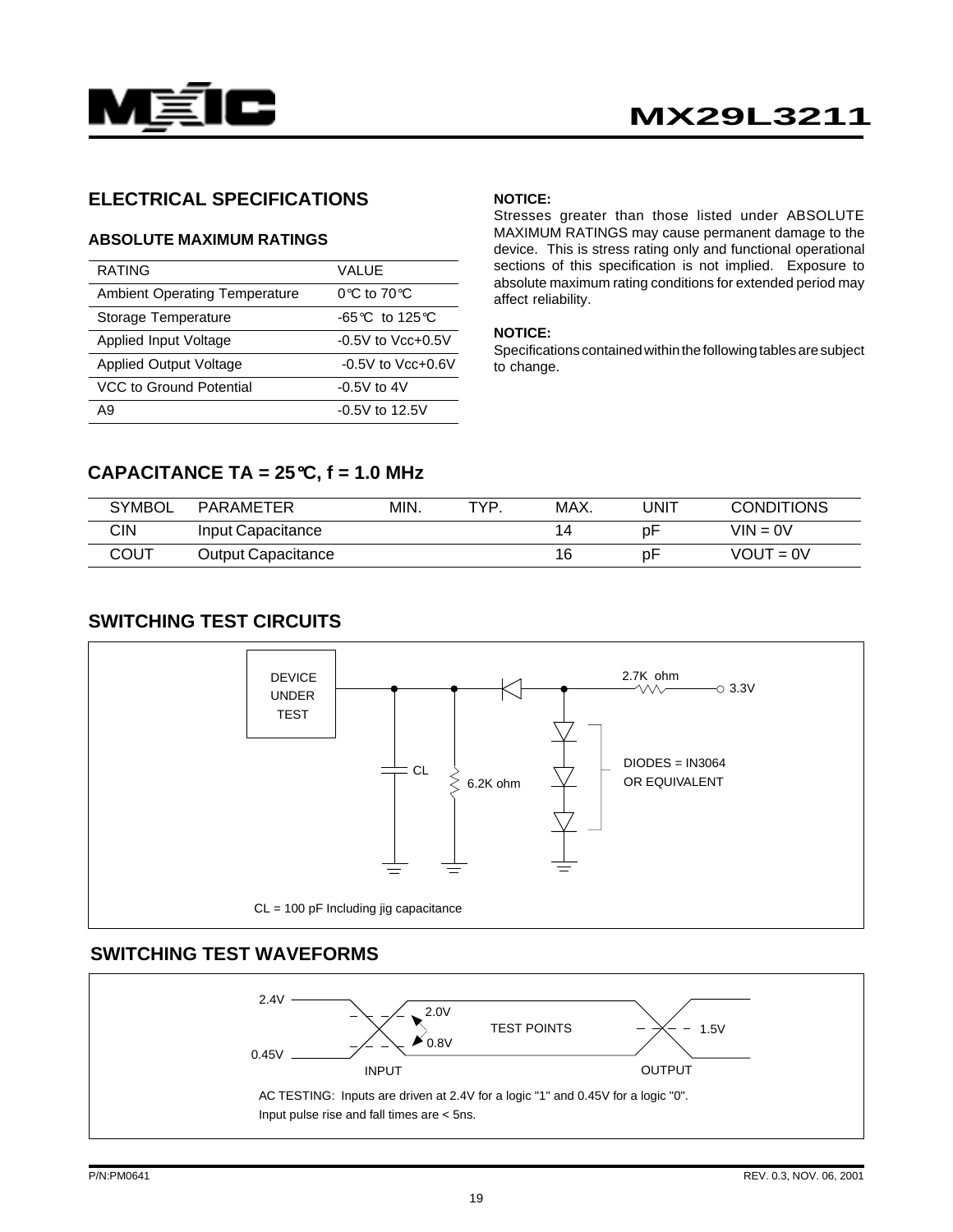

#### **5.1 DC CHARACTERISTICS Vcc = 3.3V** ± **10%**

| <b>SYMBOL</b>    | <b>PARAMETER</b>         | <b>NOTES</b> | MIN.   | TYP. | MAX.           | <b>UNITS</b> | <b>TEST CONDITIONS</b>           |
|------------------|--------------------------|--------------|--------|------|----------------|--------------|----------------------------------|
| <b>IIL</b>       | Input Load               | 1            |        |      | ±1             | uA           | $VCC = VCC Max$                  |
|                  | Current                  |              |        |      |                |              | $VIN = VCC$ or $GND$             |
| ILO              | Output Leakage           | 1            |        |      | ±10            | uA           | $VCC = VCC Max$                  |
|                  | Current                  |              |        |      |                |              | $VIN = VCC$ or $GND$             |
| ISB1             | <b>VCC Standby</b>       | 1            |        | 20   | 50             | uA           | $VCC = VCC Max$                  |
|                  | Current(CMOS)            |              |        |      |                |              | $CE = VCC± 0.2V$                 |
| ISB <sub>2</sub> | <b>VCC Standby</b>       |              |        | 1    | $\overline{2}$ | mA           | $VCC = VCC Max$                  |
|                  | Current(TTL)             |              |        |      |                |              | $CE = VIH$                       |
| ICC1             | <b>VCC Read</b>          | 1            |        | 50   | 80             | mA           | $VCC = VCC Max$                  |
|                  | Current                  |              |        |      |                |              | $f = 10$ MHz, IOUT = 0 mA        |
| ICC <sub>2</sub> | <b>VCC Erase</b>         | 1,2          |        |      | 5              | mA           | $CE = VIH$                       |
|                  | <b>Suspend Current</b>   |              |        |      |                |              | Sector Erase Suspended           |
| ICC <sub>3</sub> | VCC Program              | 1            |        | 30   | 60             | mA           | Program in Progress              |
|                  | Current                  |              |        |      |                |              |                                  |
| ICC4             | <b>VCC Erase Current</b> | 1            |        | 30   | 60             | mA           | Erase in Progress                |
| <b>VIL</b>       | Input Low Voltage        | 3            | $-0.3$ |      | 0.6            | V            |                                  |
| VIH              | Input High Voltage       | 4            | 0.7VCC |      | $VCC+0.3$      | $\vee$       |                                  |
| <b>VOL</b>       | Output Low Voltage       |              |        |      | 0.45           | $\vee$       | $1OL = 2.1mA$ , $Vcc = Vcc$ Min  |
| <b>VOH</b>       | Output High Voltage      |              | 2.4    |      |                | V            | $IOH = -100uA$ , $Vcc = Vcc$ Min |

NOTES:

1. All currents are in RMS unless otherwise noted. Typical values at VCC = 3.3V, T = 25℃. These currents are valid for all product versions (package and speeds).

2. ICC2 is specified with the device de-selected. If the device is read while in erase suspend mode, current draw is the sum of ICC2 and ICC1.

3. VIL min. = -1.0V for pulse width is equal to or less than 50ns.

VIL min. = -2.0V for pulse width is equal to or less than 20ns.

4. VIH max. = VCC + 1.5V for pulse width is equal to or less than 20ns. If VIH is over the specified maximum value, read operation cannot be guaranteed.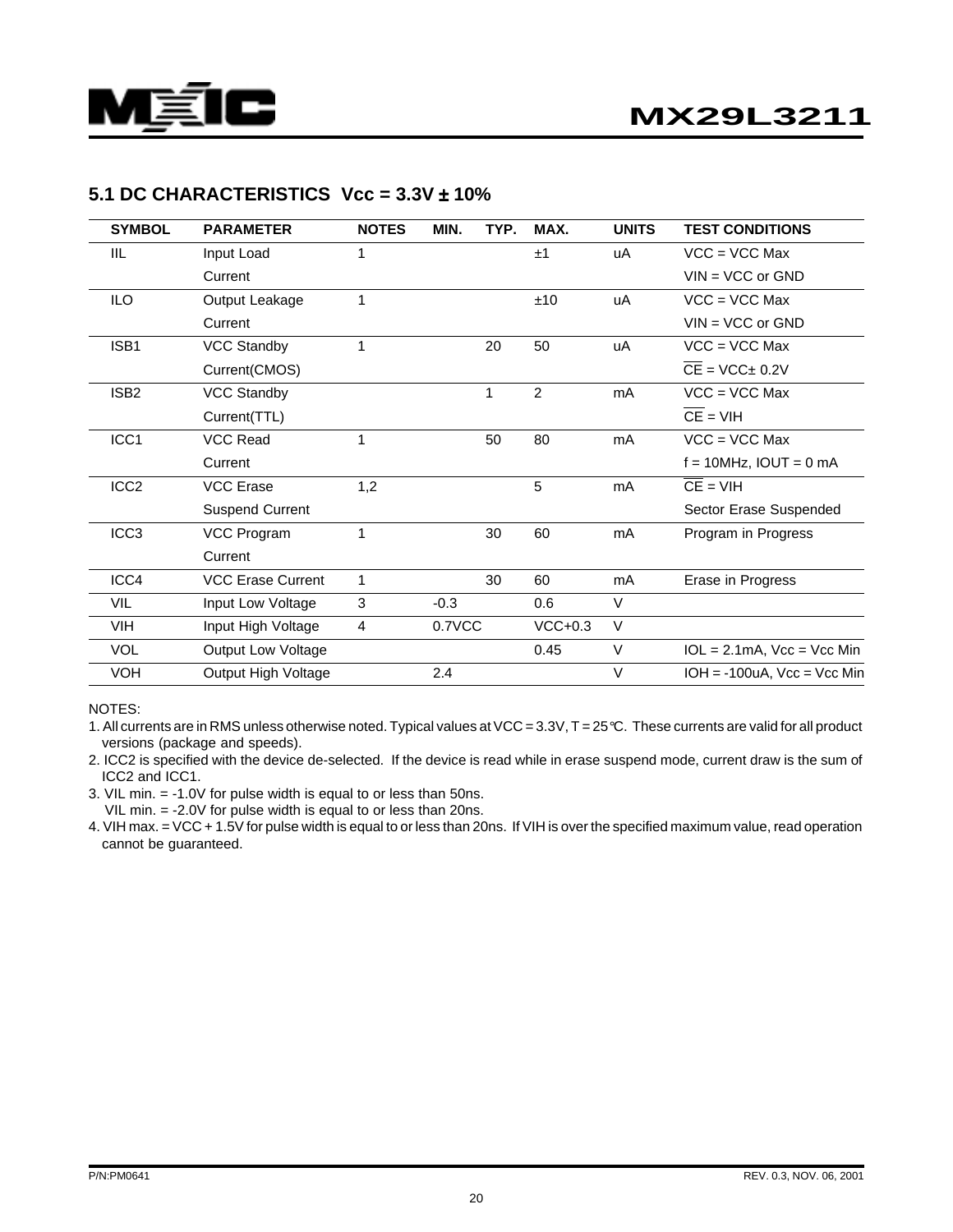

## **AC CHARACTERISTICS -- READ OPERATIONS**

|               |                                | 29L3211-10 |      | 29L3211-12   |      |             |                                                                  |
|---------------|--------------------------------|------------|------|--------------|------|-------------|------------------------------------------------------------------|
| <b>SYMBOL</b> | <b>DESCRIPTIONS</b>            | MIN.       | MAX. | MIN.         | MAX. | <b>UNIT</b> | <b>CONDITIONS</b>                                                |
| tACC          | <b>Address to Output Delay</b> |            | 100  |              | 120  | ns          | $CE = OE = VIL$                                                  |
| tPA           | Page Mode Access Time          |            | 50   |              | 50   | ns          | $\overline{CE} = \overline{OE} = \overline{VIL}$                 |
| tCE           | CE to Output Delay             |            | 100  |              | 120  | ns          | $OE=VIL$                                                         |
| tOE           | OE to Output Delay             |            | 30   |              | 30   | ns          | $CE=VIL$                                                         |
| tDF           | OE High to Output Delay        | 0          | 20   | $\mathbf{0}$ | 20   | ns          | $CE=VIL$                                                         |
| tOH           | Address to Output hold         | 0          |      | $\Omega$     |      | ns          | $CE = OE = VIL$                                                  |
| <b>tBACC</b>  | <b>BYTE to Output Delay</b>    |            | 100  |              | 120  | ns          | $\overline{\mathsf{CE}} = \overline{\mathsf{OE}} = \mathsf{VIL}$ |
| tBHZ          | BYTE Low to Output in High Z   |            | 20   |              | 20   | ns          | $CE=VIL$                                                         |

### **TEST CONDITIONS:**

- Input pulse levels: 0.45V/2.4V
- Input rise and fall times: 5ns
- Output load:

|              | Page Speed   Output load(Including scope and jig) |  |  |  |
|--------------|---------------------------------------------------|--|--|--|
| $tPA = 50ns$ | $\vert$ 1 TTL gate + 100pF                        |  |  |  |
| $tPA = 40ns$ | 1 TTL gate $+30pF$                                |  |  |  |

• Reference levels for measuring timing: 1.5V

#### NOTE:

1. tDF is defined as the time at which the output achieves the open circuit condition and data is no longer driven.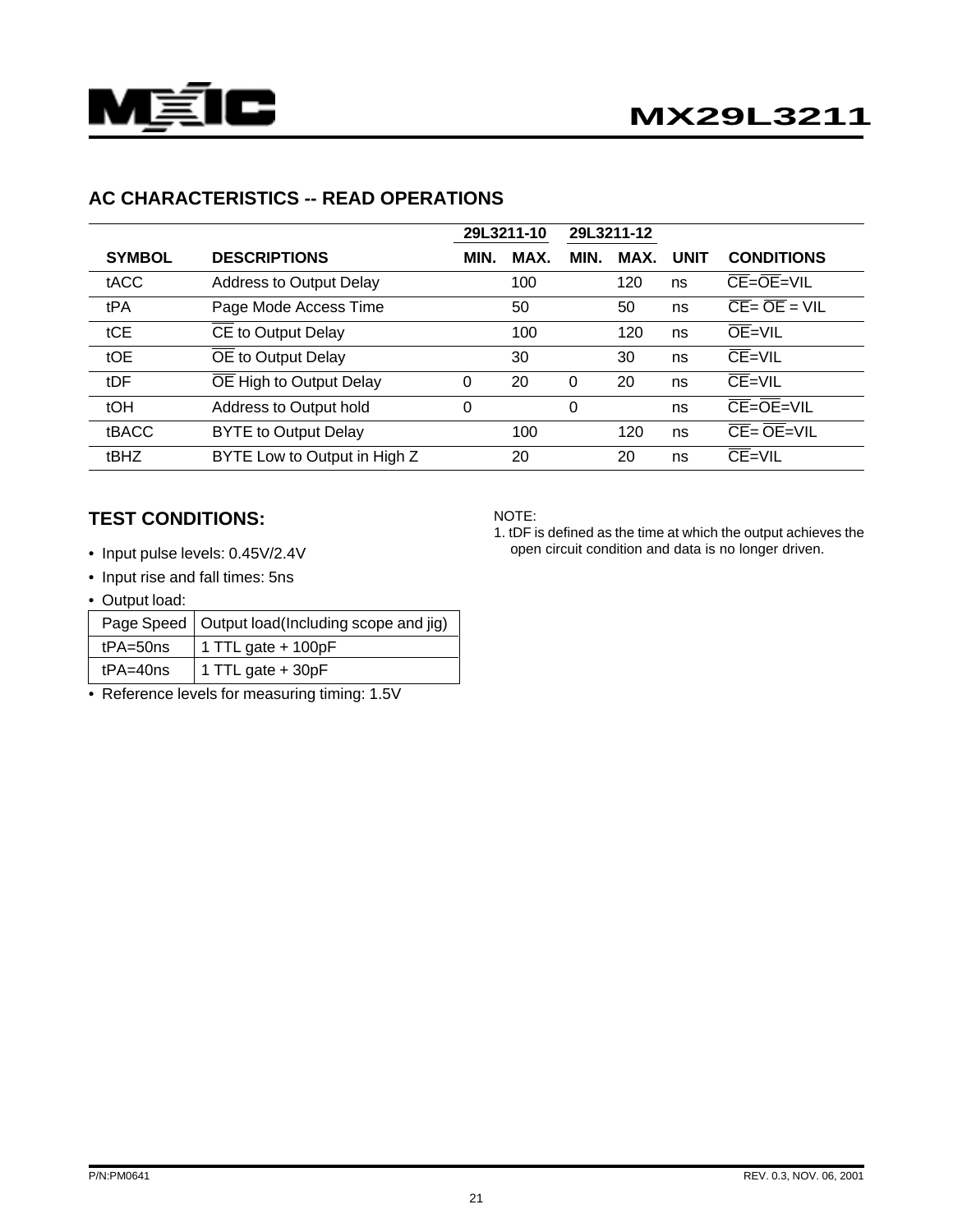

### **Figure 5-1. NORMAL READ TIMING WAVEFORMS**

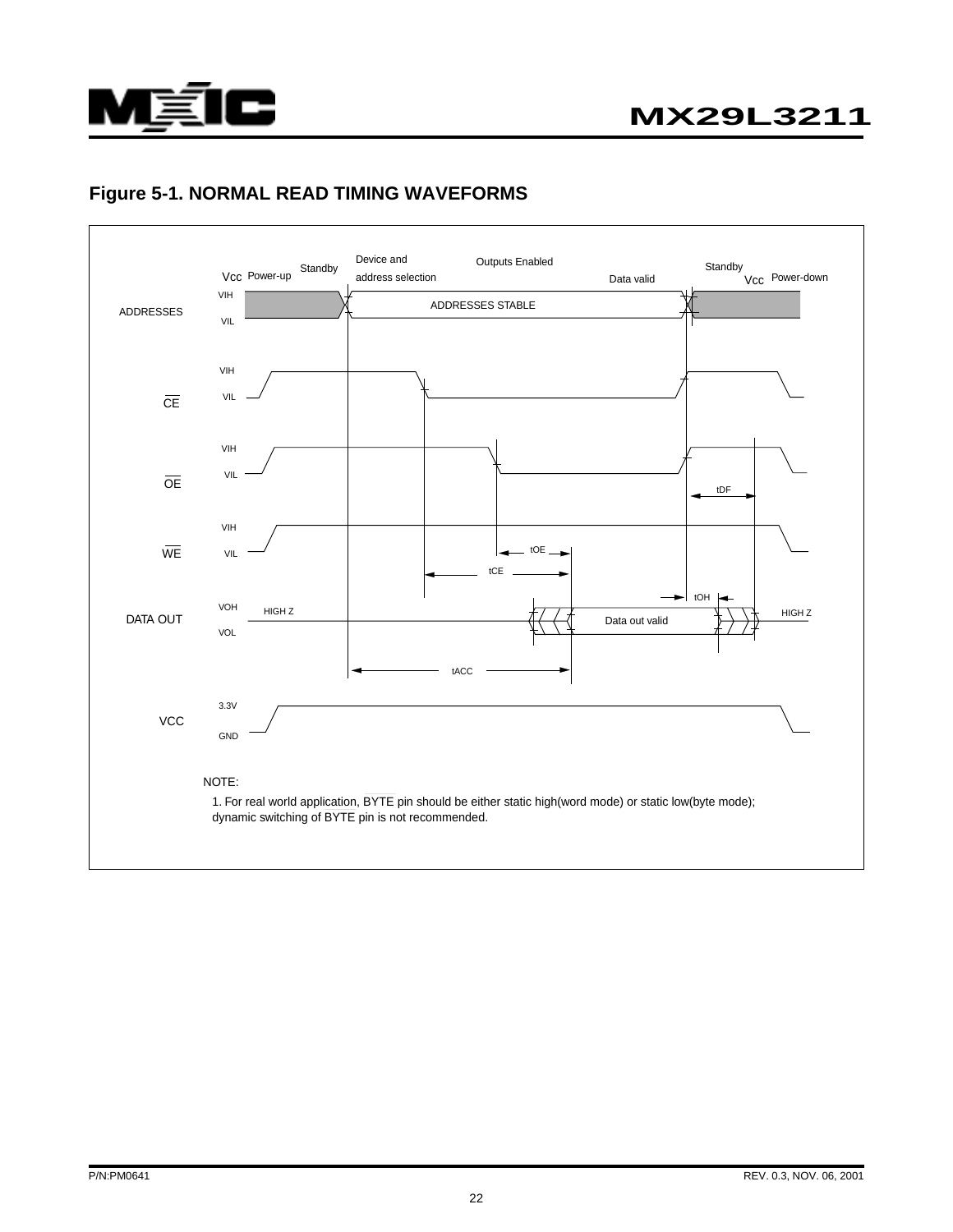

## **Figure 5-2. PAGE READ TIMING WAVEFORMS**



## **Figure 6. BYTE TIMING WAVEFORMS**

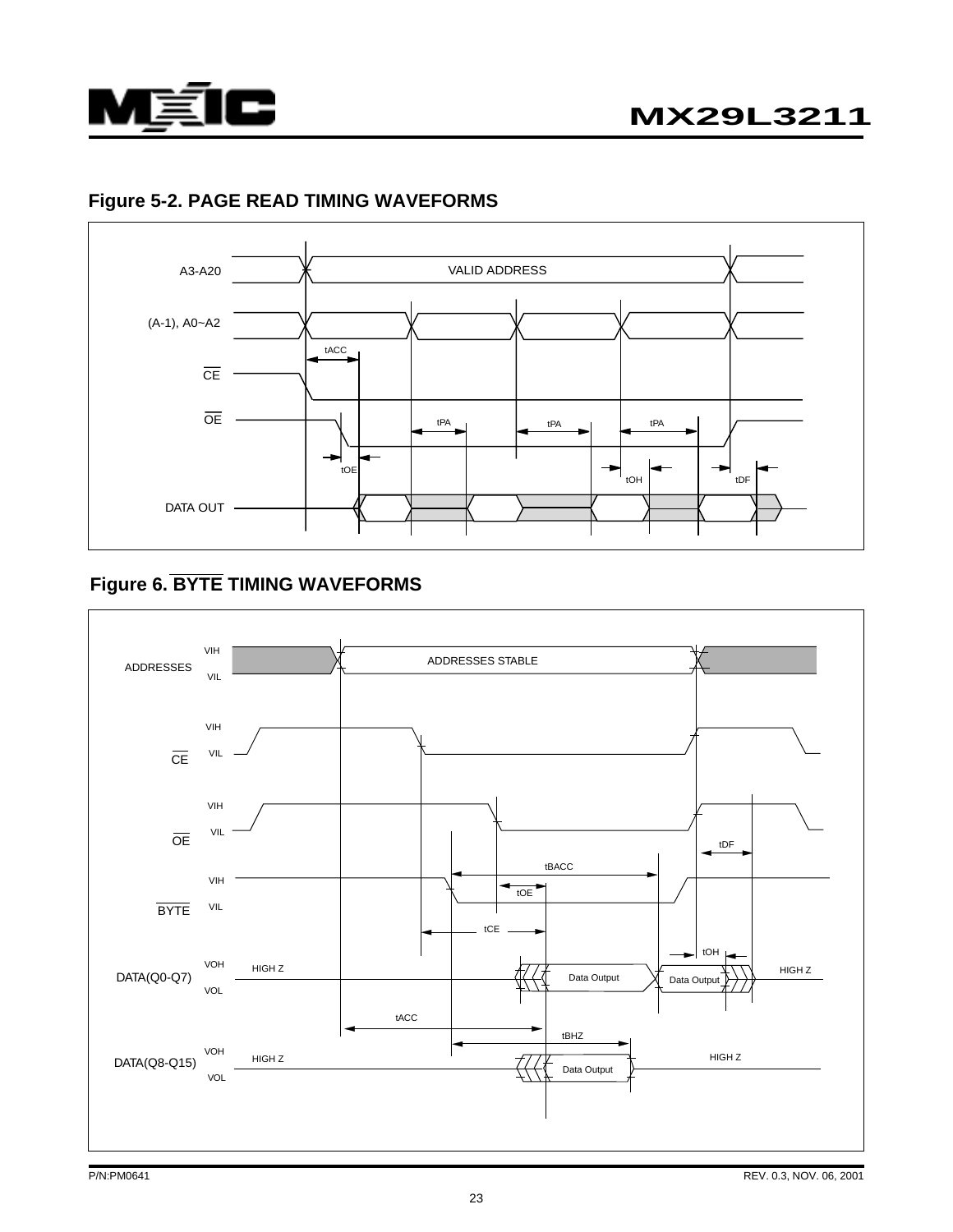

|               |                                      | 29L3211-10     |      | 29L3211-12  |      |             |  |
|---------------|--------------------------------------|----------------|------|-------------|------|-------------|--|
| <b>SYMBOL</b> | <b>DESCRIPTION</b>                   | MIN.           | MAX. | MIN.        | MAX. | <b>UNIT</b> |  |
| tWC           | Write Cycle Time                     | 120            |      | 120         |      | ns          |  |
| tAS           | <b>Address Setup Time</b>            | 0              |      | 0           |      | ns          |  |
| tAH           | <b>Address Hold Time</b>             | 60             |      | 60          |      | ns          |  |
| tDS           | Data Setup Time                      | 50             |      | 50          |      | ns          |  |
| tDH           | Data Hold Time                       | 10             |      | 10          |      | ns          |  |
| tOES          | Output Enable Setup Time             | 0              |      | 0           |      | ns          |  |
| tCES          | <b>CE Setup Time</b>                 | 0              |      | 0           |      | ns          |  |
| tGHWL         | <b>Read Recover TimeBefore Write</b> | $\mathbf 0$    |      | $\mathbf 0$ |      |             |  |
| tCS           | <b>CE Setup Time</b>                 | 0              |      | $\mathbf 0$ |      | ns          |  |
| tCH           | <b>CE Hold Time</b>                  | 0              |      | 0           |      | ns          |  |
| tWP           | Write Pulse Width                    | 60             |      | 60          |      | ns          |  |
| tWPH          | Write Pulse Width High               | 40             |      | 40          |      | ns          |  |
| tBALC         | Byte(Word) Address Load Cycle        | 0.3            | 30   | 0.3         | 30   | us          |  |
| tBAL          | Byte(Word) Address Load Time         | 100            |      | 100         |      | us          |  |
| tSRA          | <b>Status Register Access Time</b>   | 120            |      | 120         |      | ns          |  |
| tCESR         | CE Setup before S.R. Read            | 100            |      | 100         |      | ns          |  |
| tVCS          | <b>VCC Setup Time</b>                | $\overline{2}$ |      | 2           |      | us          |  |

## **AC CHARACTERISTICS -- WRITE/ERASE/PROGRAM OPERATIONS**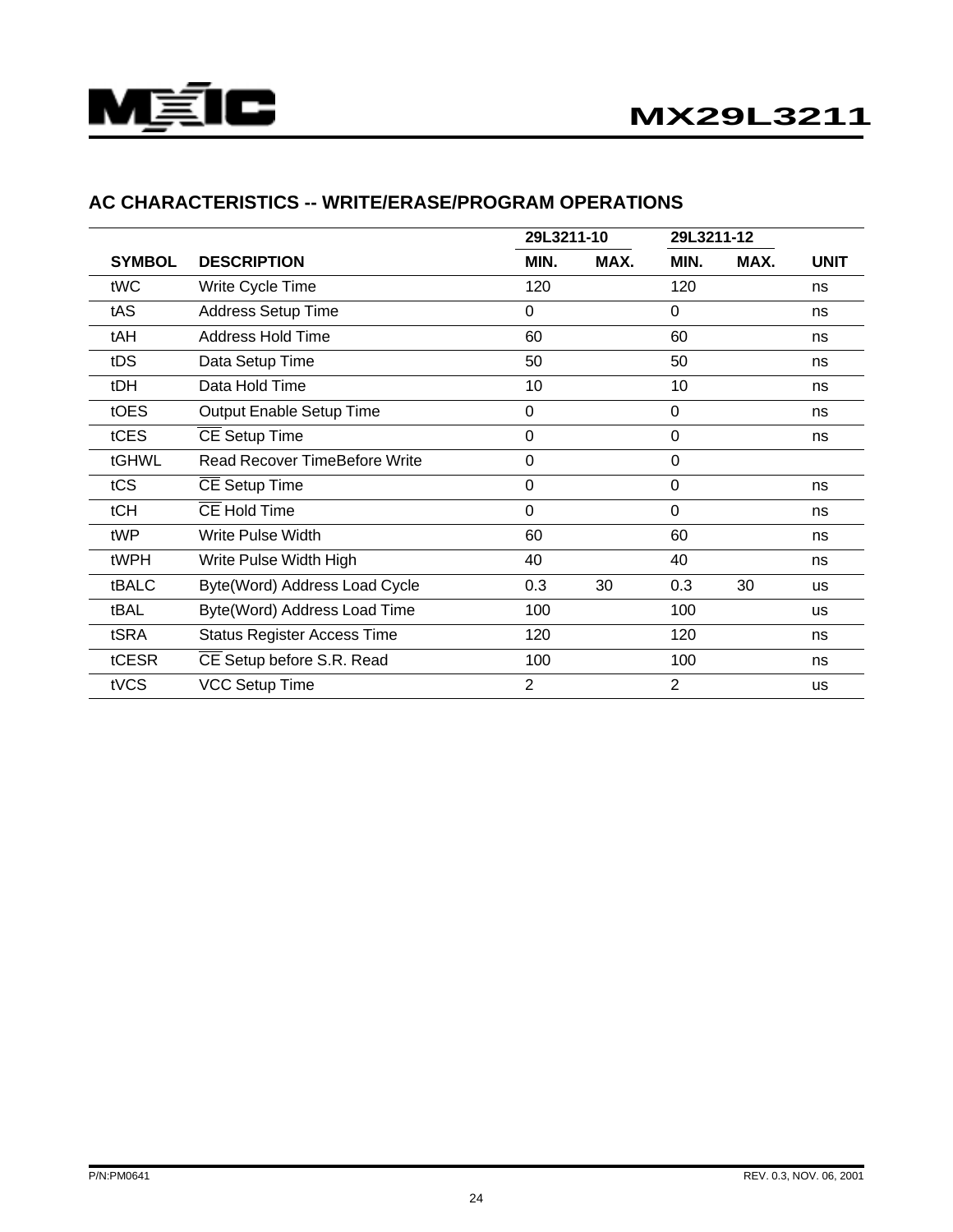

# **MX29L3211**



### **Figure 7. COMMAND WRITE TIMING WAVEFORMS**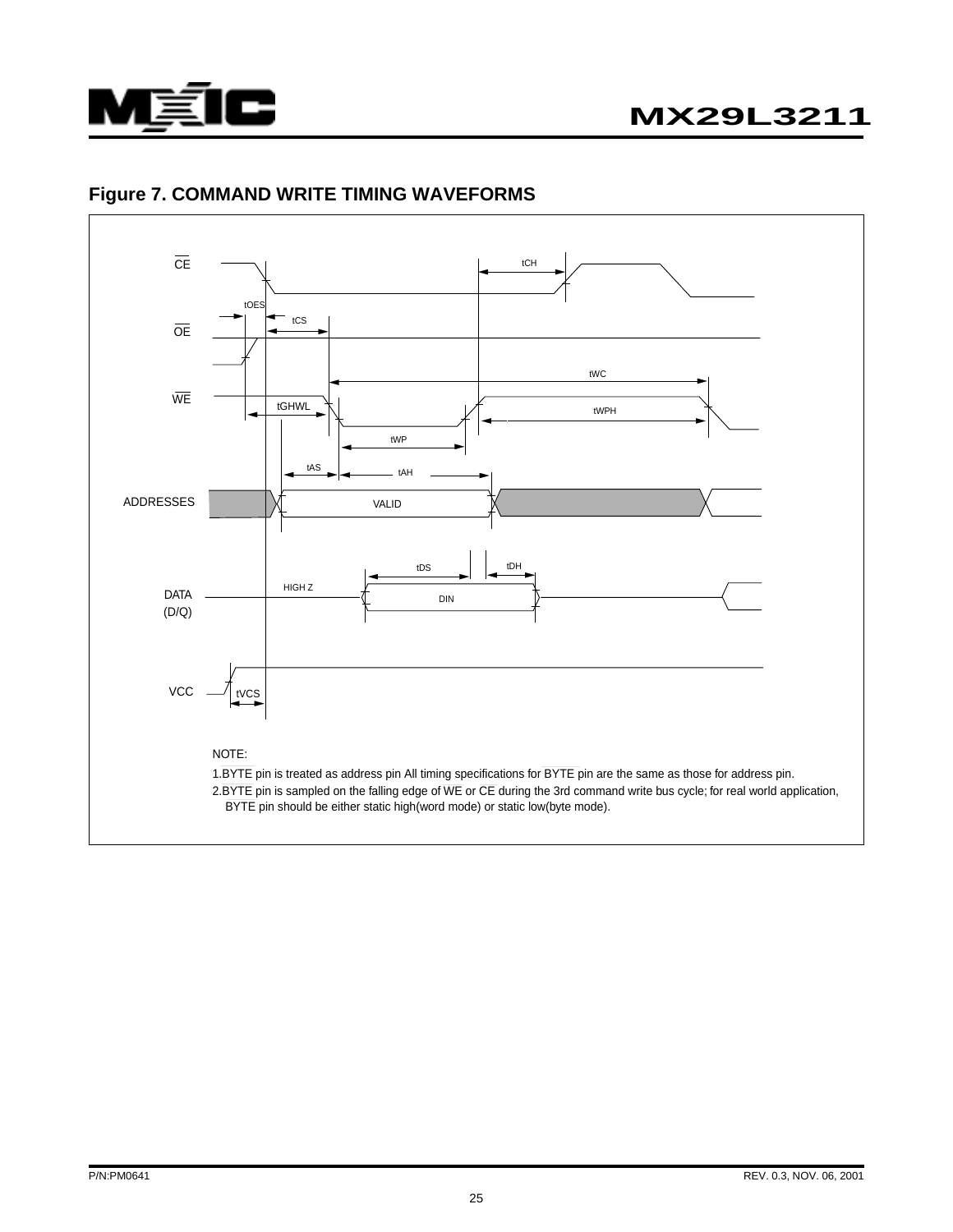

### **Figure 8. AUTOMATIC PAGE PROGRAM TIMING WAVEFORMS**

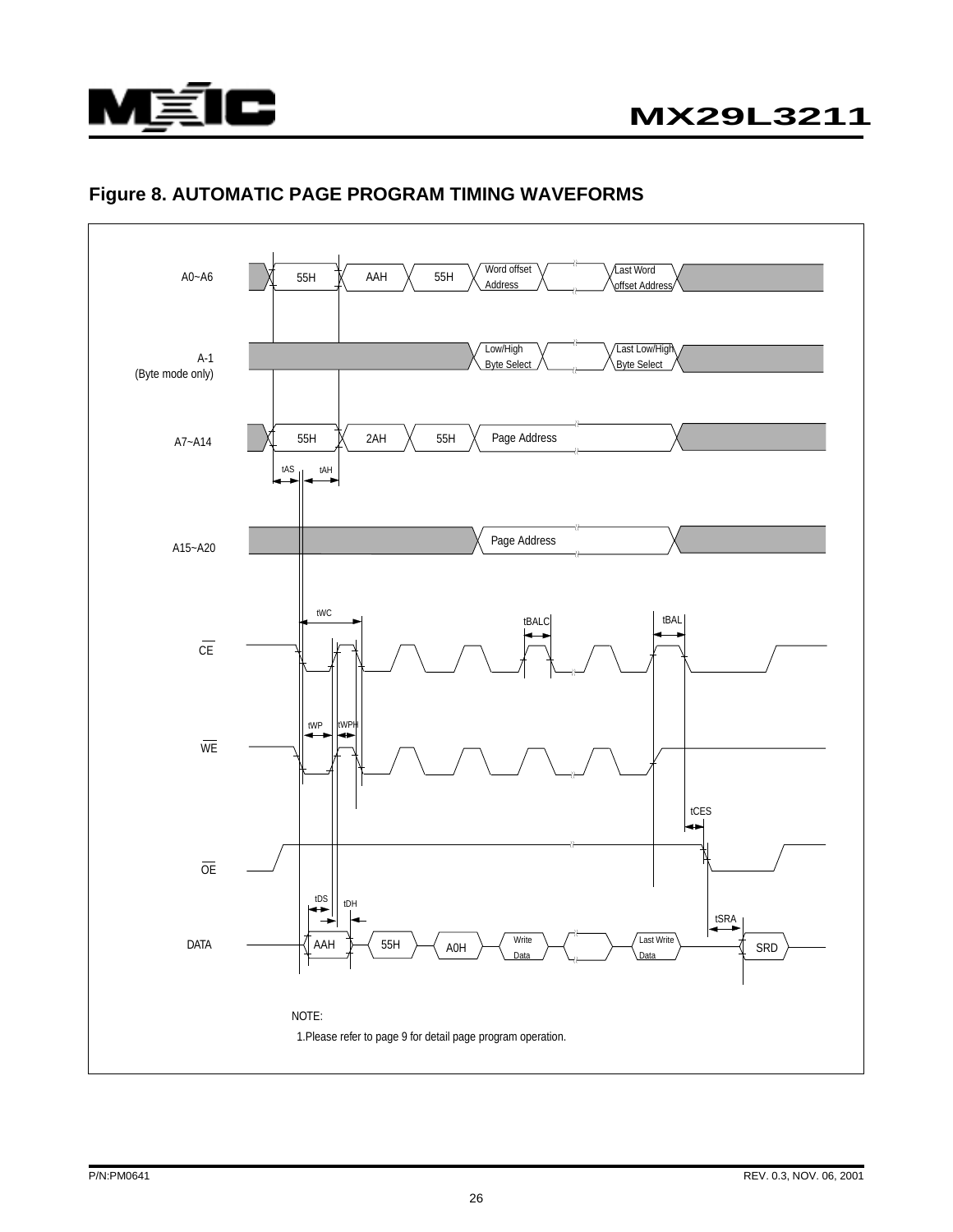

## **Figure 9. AUTOMATIC SECTOR/CHIP ERASE TIMING WAVEFORMS**

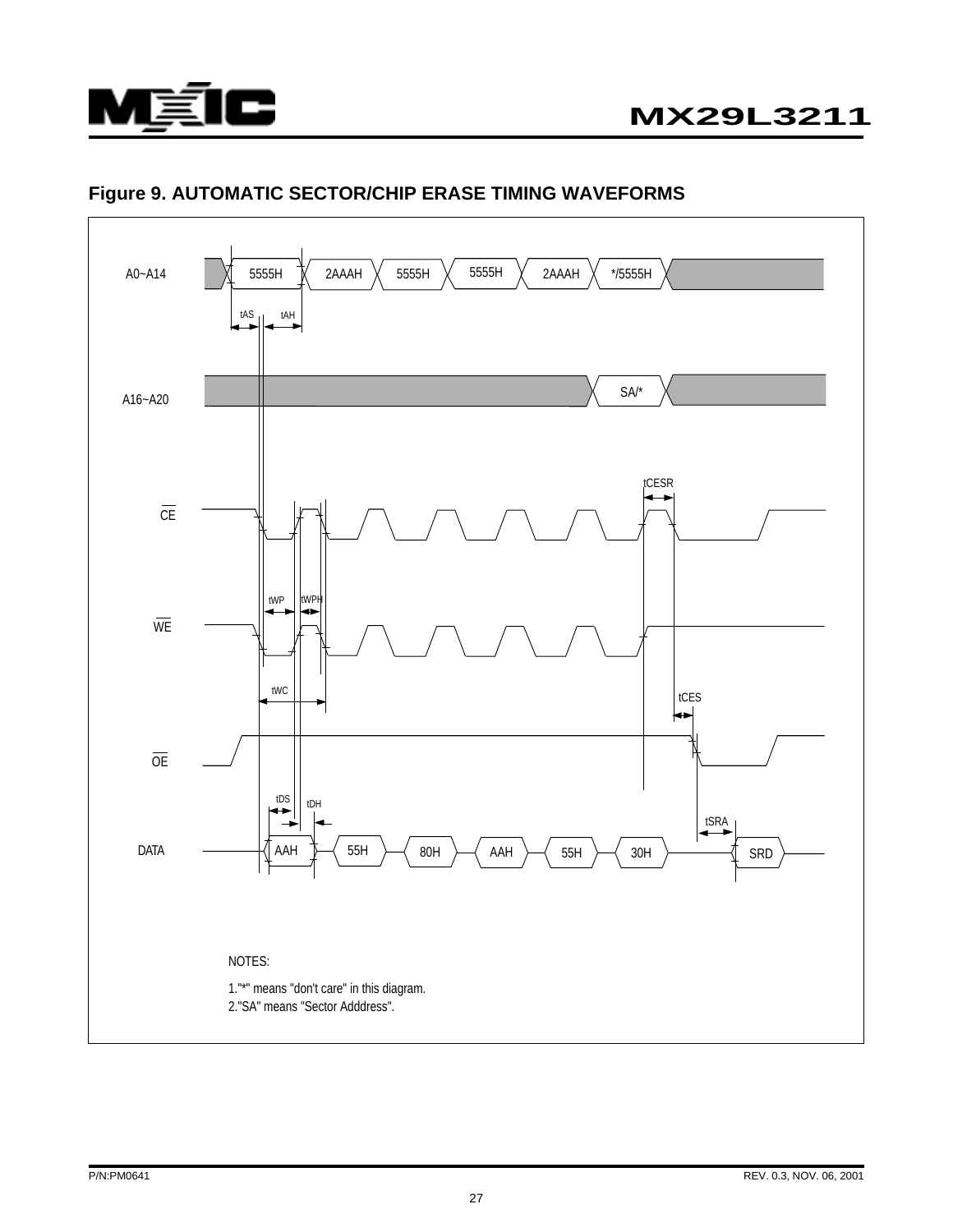

# **MX29L3211**

#### **Figure 10. SECTOR PROTECTION ALGORITHM**

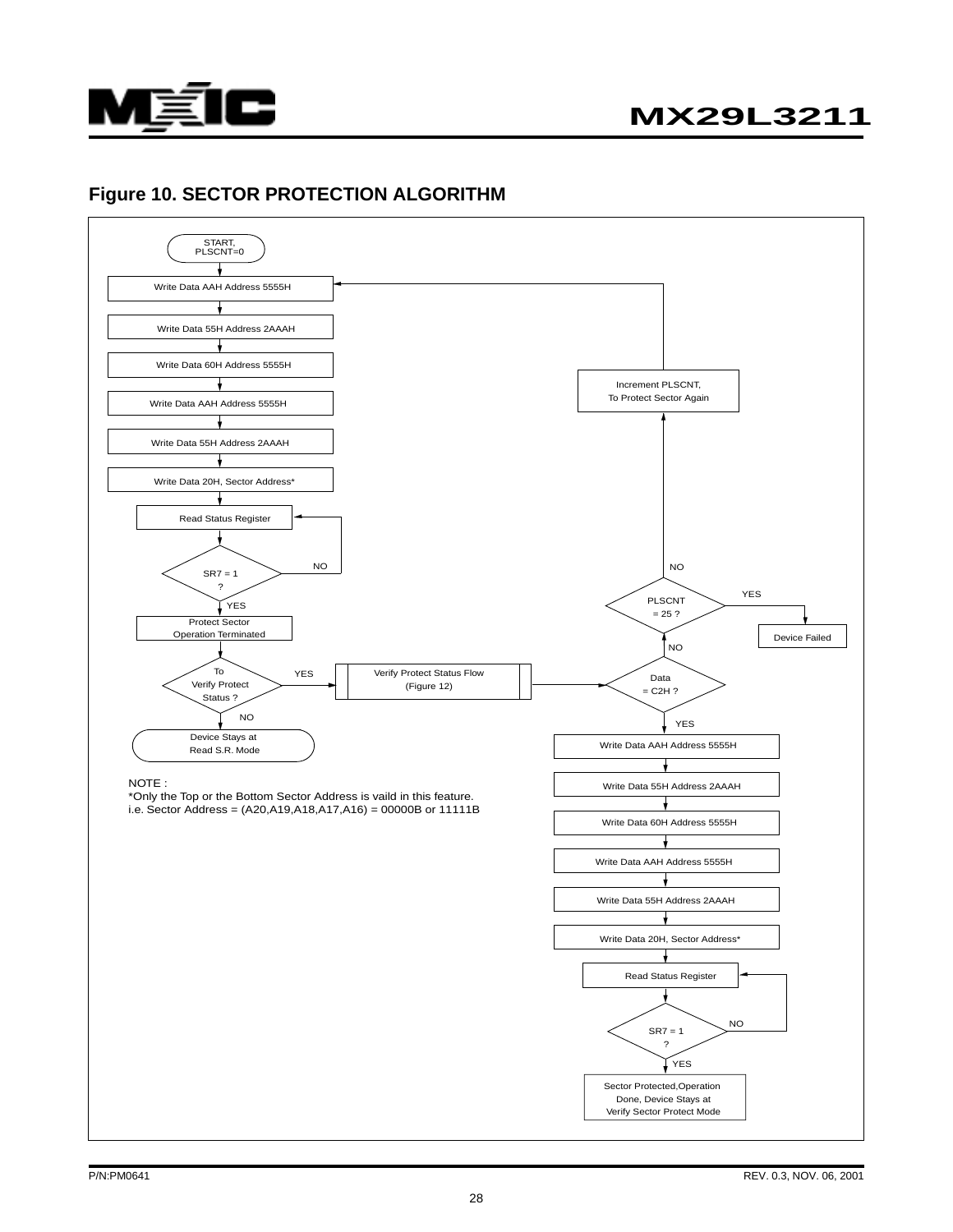

#### **Figure 11. SECTOR UNPROTECT ALGORITHM**

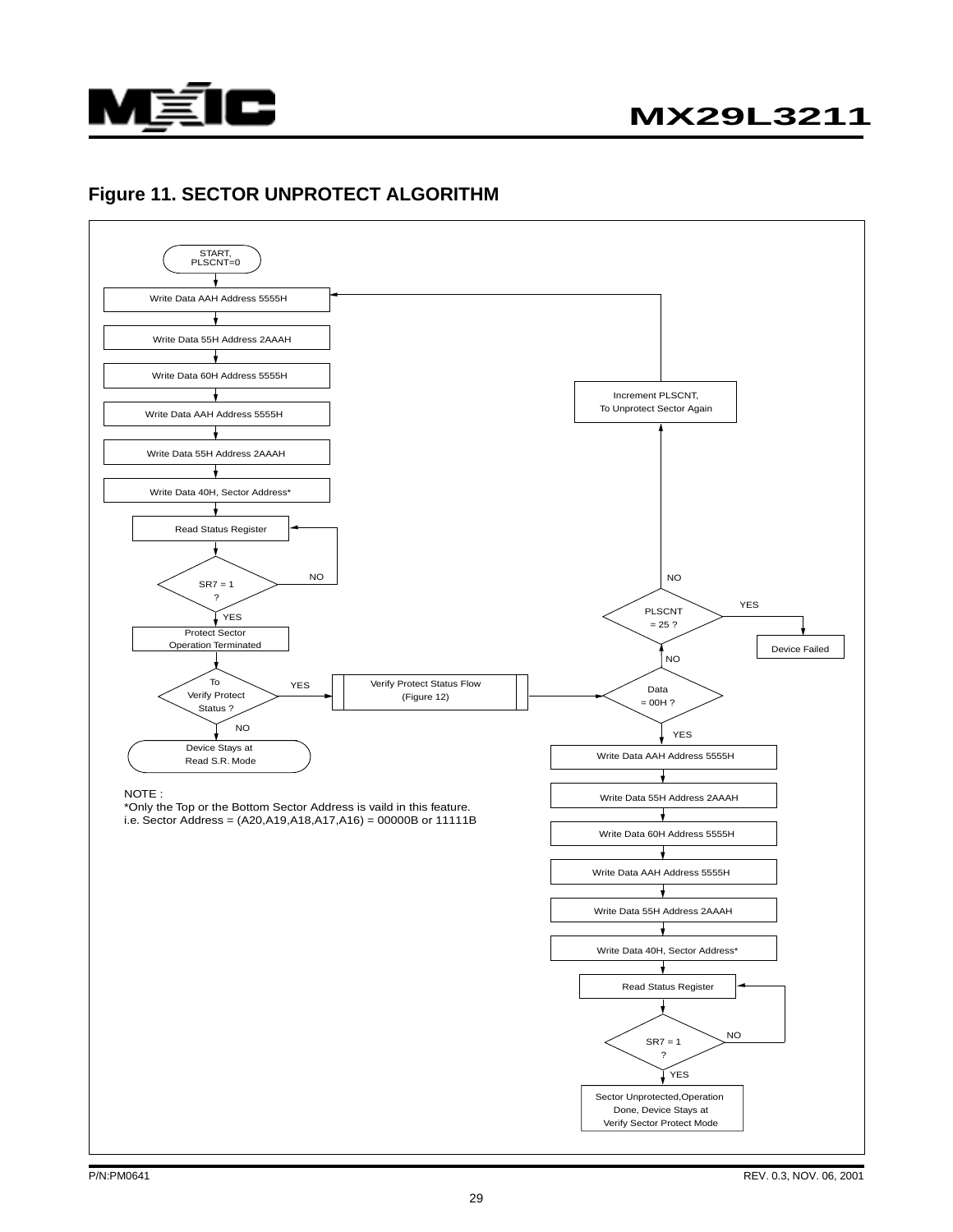

#### **Figure 12. VERIFY SECTOR PROTECT FLOW CHART**

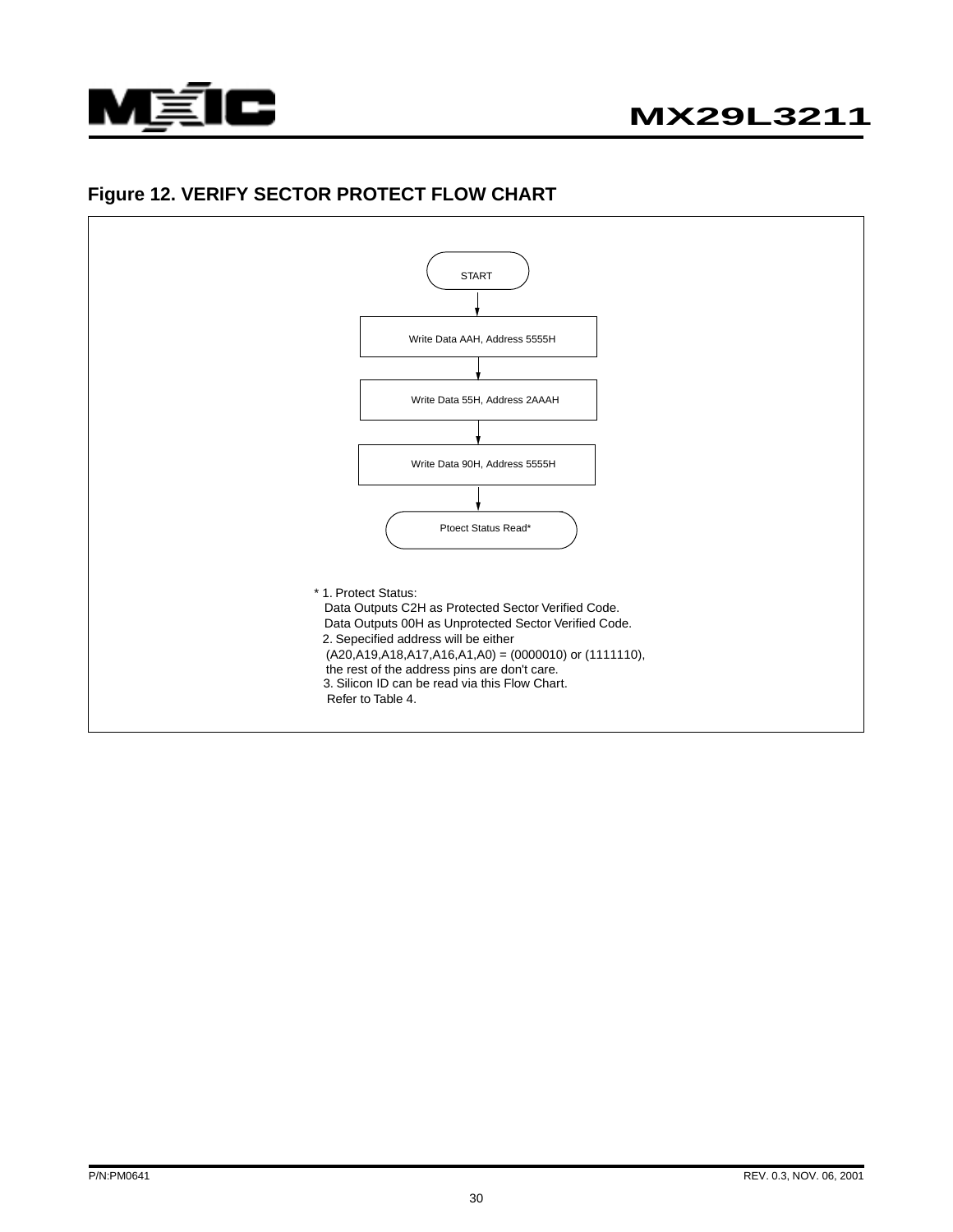



## **Figure 13. COMMAND WRITE TIMING WAVEFORMS(Alternate CE Controlled)**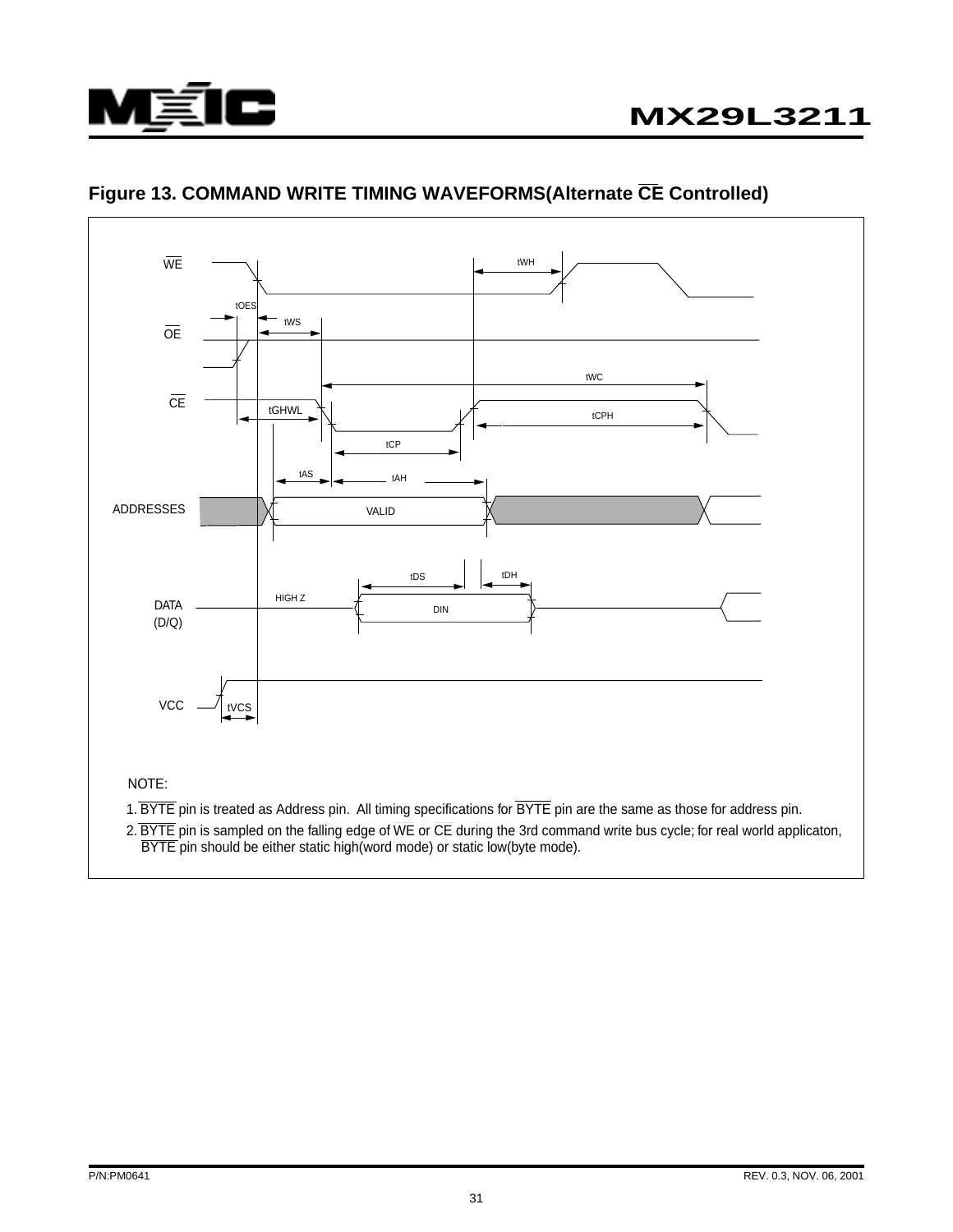

## **Figure 14. AUTOMATIC PAGE PROGRAM TIMING WAVEFORM(Alternate CE Controlled)**

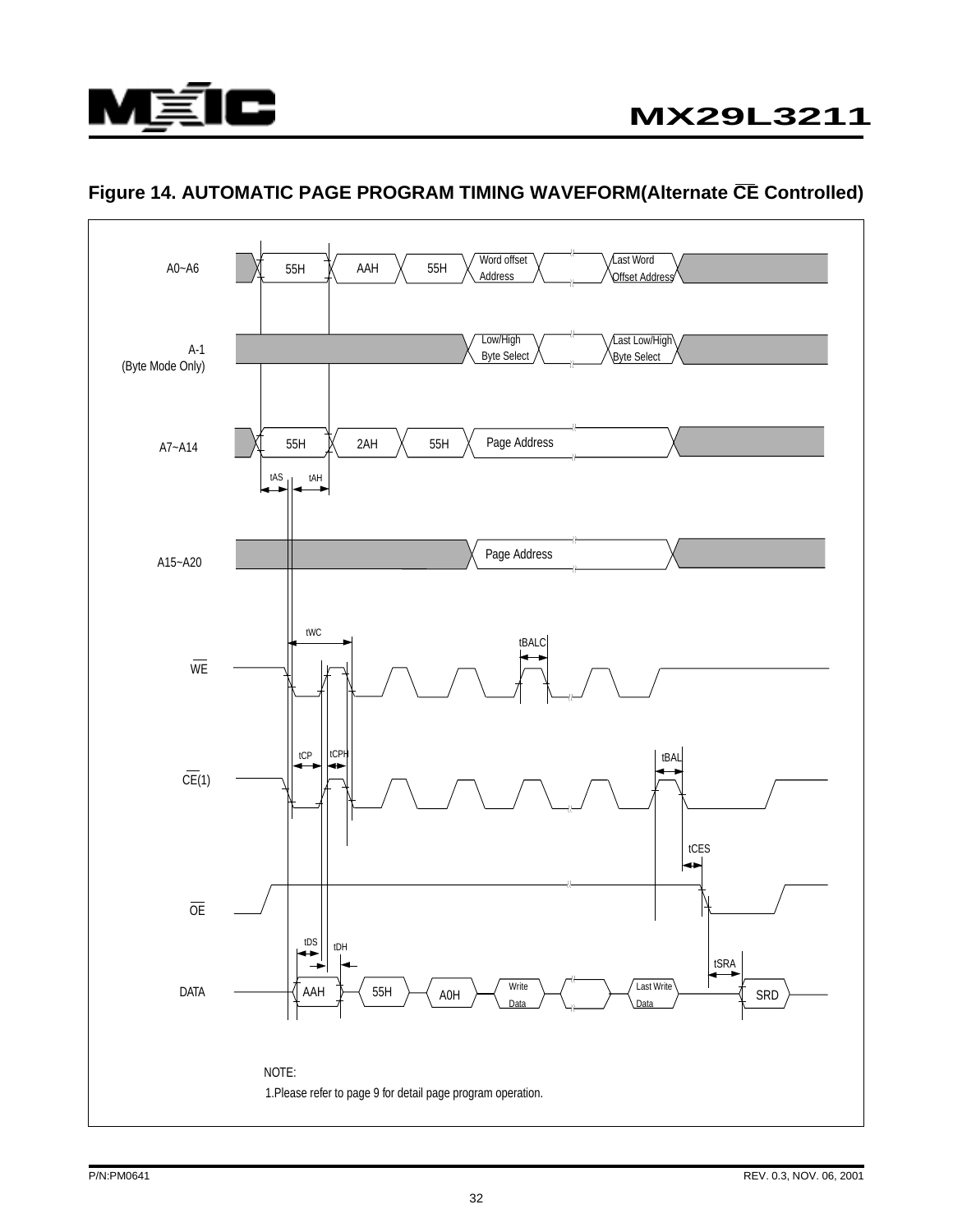

## **ERASE AND PROGRAMMING PERFORMANCE**

|                        |        | <b>LIMITS</b> |      |              |  |
|------------------------|--------|---------------|------|--------------|--|
| <b>PARAMETER</b>       | MIN.   | TYP.          | MAX. | <b>UNITS</b> |  |
| Chip/Sector Erase Time |        | 200           | 2000 | ms           |  |
| Page Programming Time  |        | 5             | 500  | ms           |  |
| Chip Programming Time  |        | 80            | 800  | sec          |  |
| Byte Program Time      |        | 20            | 2000 | us           |  |
| Erase/Program Cycles   | 10.000 |               |      | Cycles       |  |

## **LATCHUP CHARACTERISTICS**

|                                                                               | MIN.    | MAX.             |
|-------------------------------------------------------------------------------|---------|------------------|
| Input Voltage with respect to GND on all pins except I/O pins                 | $-1.0V$ | 6.6V             |
| Input Voltage with respect to GND on all I/O pins                             | $-1.0V$ | $Vcc + 1.0V$     |
| Current                                                                       | -100mA  | $+100 \text{mA}$ |
| Includes all pins except Vcc. Test conditions: Vcc = 3.3V, one pin at a time. |         |                  |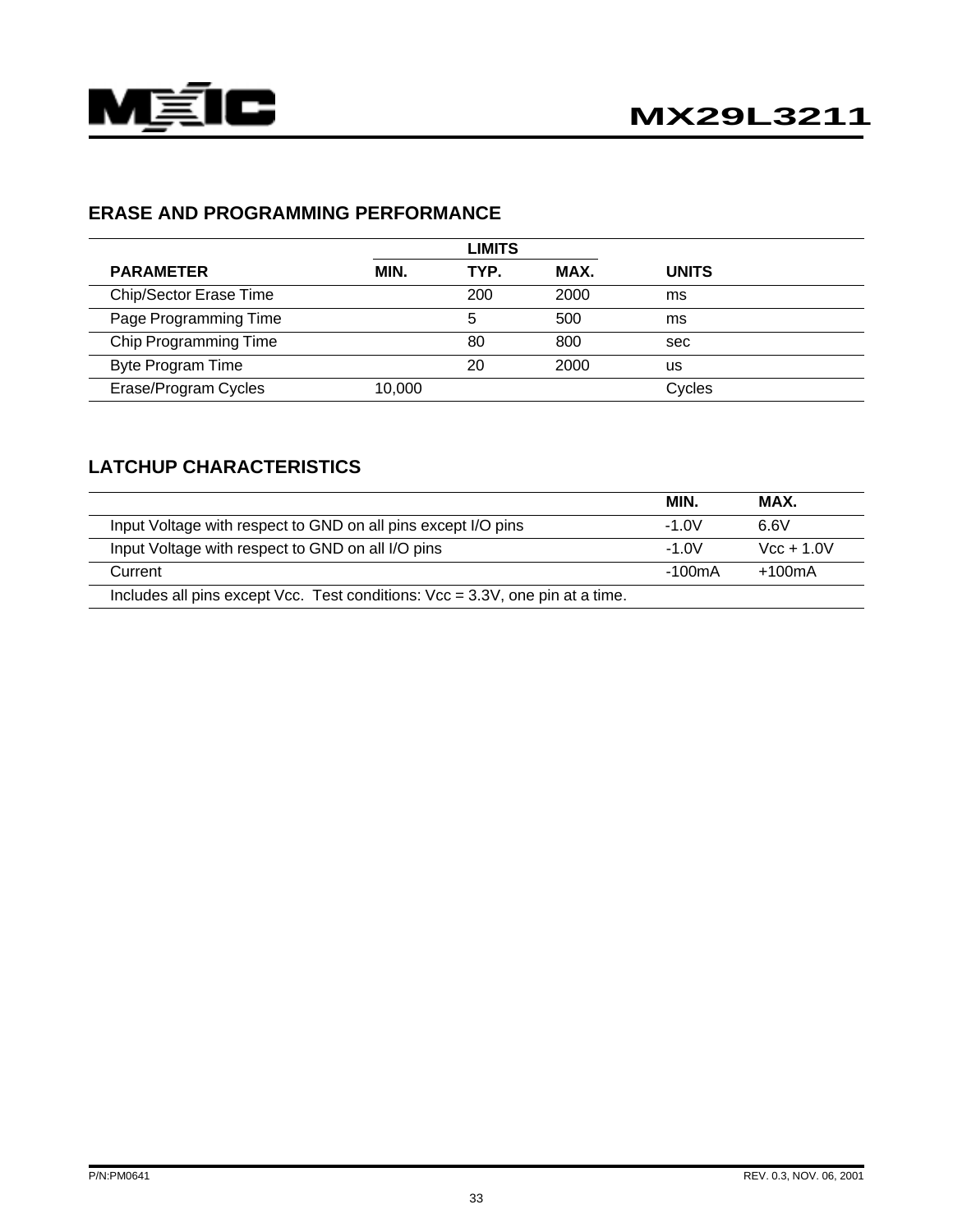

#### **ORDERING INFORMATION**

#### **PLASTIC PACKAGE**

| <b>PART NO.</b> | <b>ACCESS TIME</b> | <b>OPERATING CURRENT STANDBY CURRENT</b> |          | <b>PACKAGE</b> |
|-----------------|--------------------|------------------------------------------|----------|----------------|
|                 | (ns)               | MAX.(mA)                                 | MAX.(uA) |                |
| MX29L3211MC-10  | 100                | 50                                       | 20       | 44 Pin SOP     |
| MX29L3211TC-10  | 100                | 50                                       | 20       | 48 Pin TSOP    |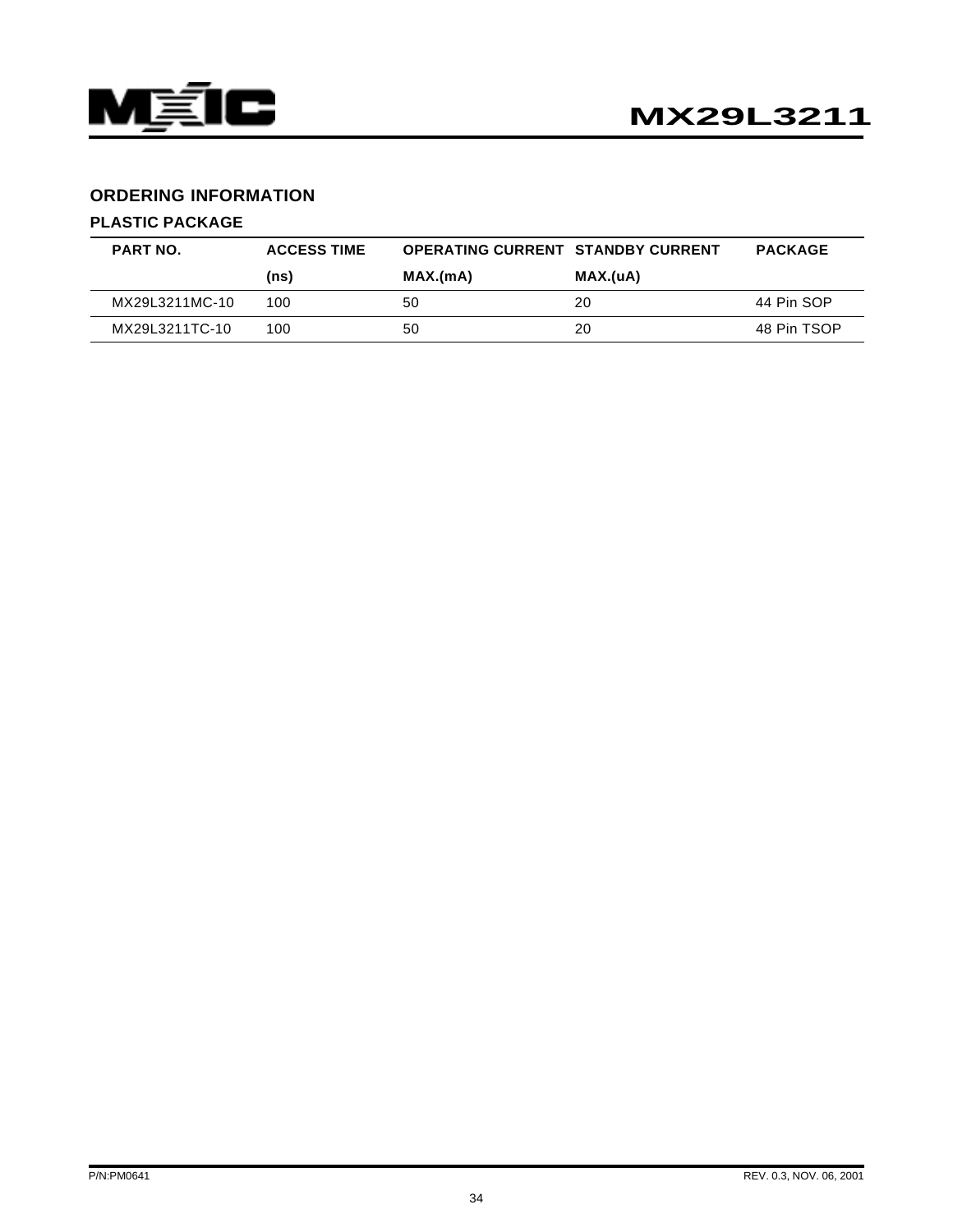

#### **PACKAGE INFORMATION**

**44-PIN PLASTIC SOP**

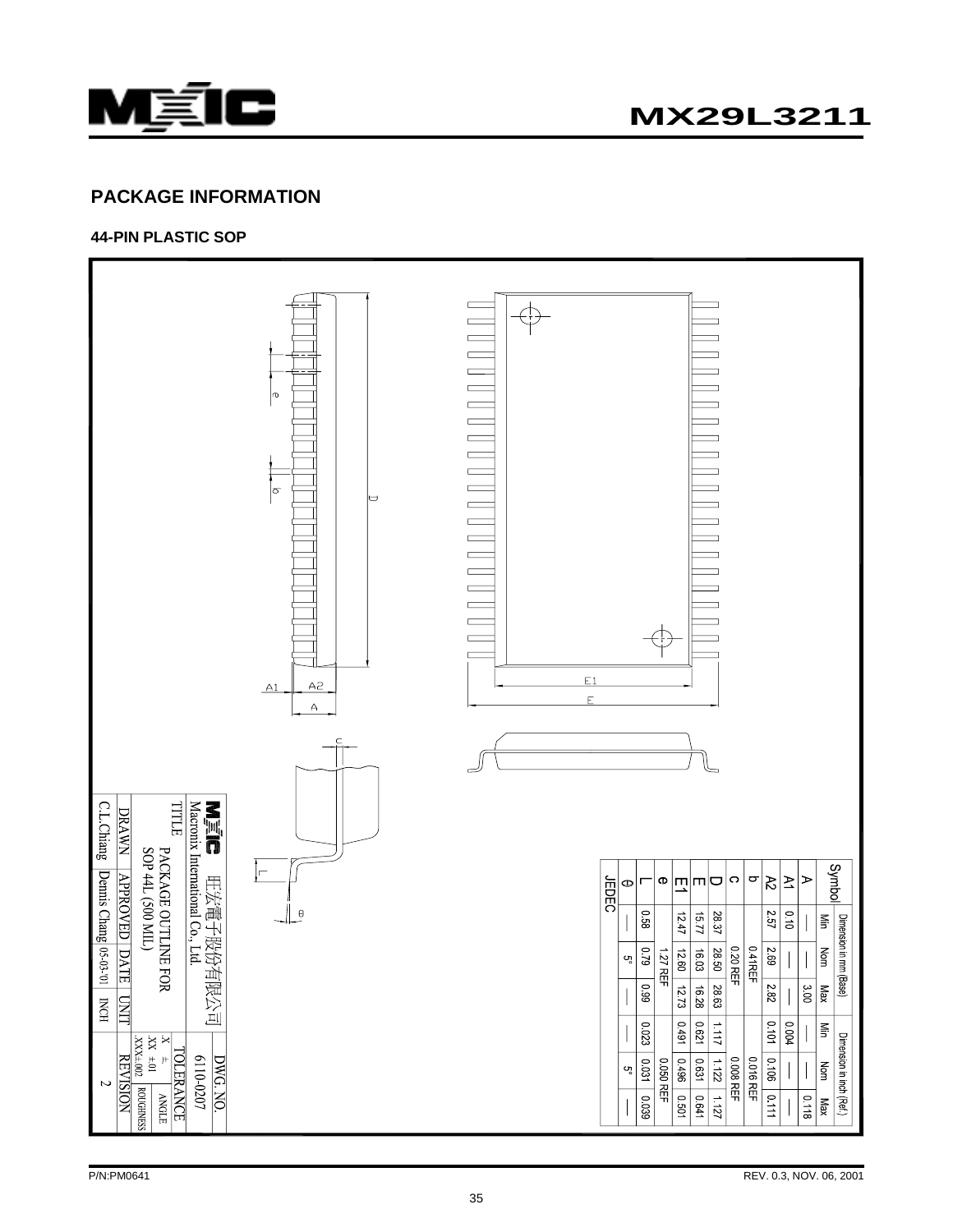

#### **48-PIN PLASTIC TSOP(NORMAL TYPE)**

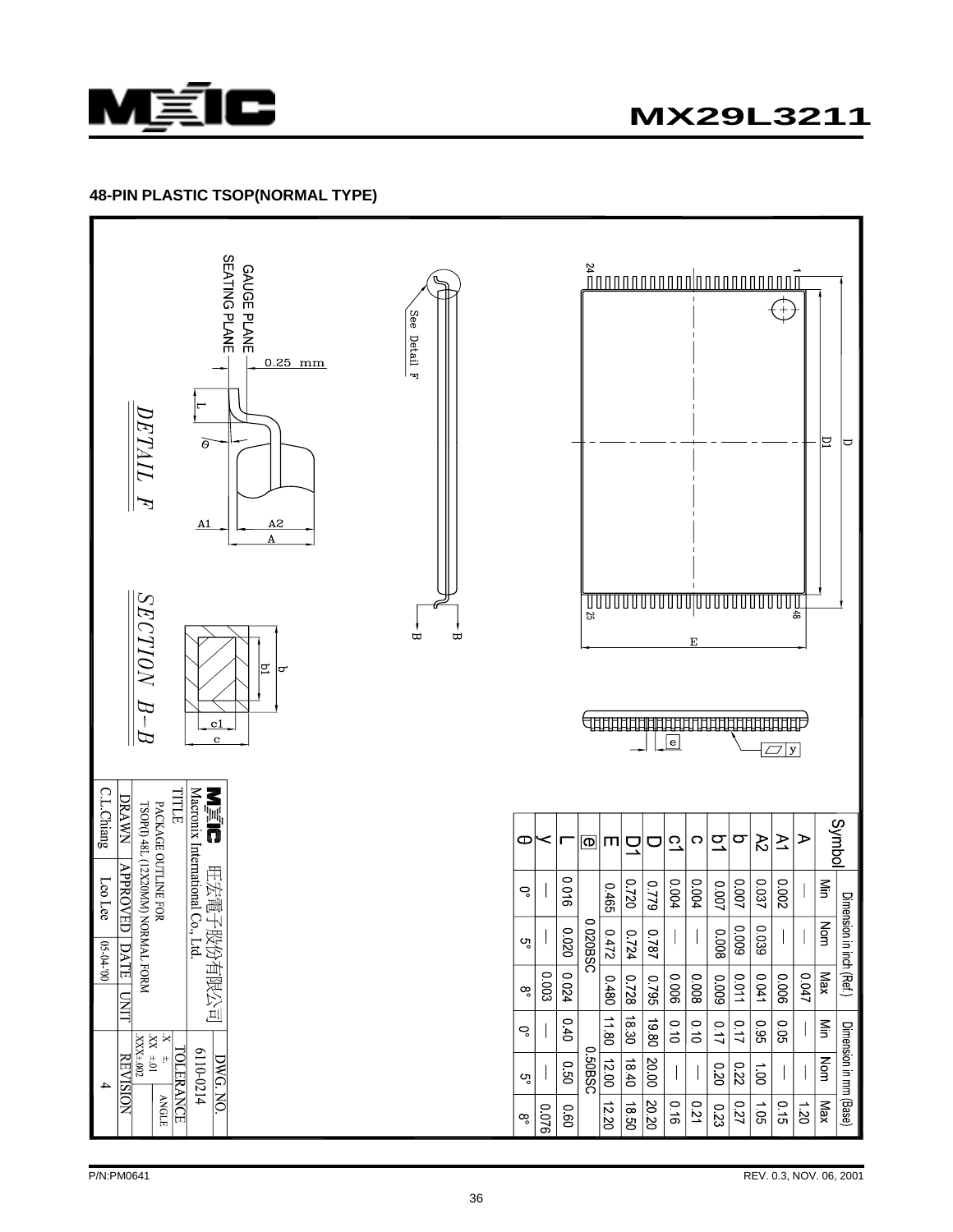

## **HISTORY STORY**

|     | <b>Revision Description</b>                                 | Page                | Date        |
|-----|-------------------------------------------------------------|---------------------|-------------|
| 0.1 | Add 48TSOP                                                  | P <sub>1</sub> ,2   | JAN/19/2000 |
|     | Add order information                                       | P34                 |             |
|     | Add package information                                     | P <sub>35</sub>     |             |
| 0.2 | Del Fast pagemode access time:30ns                          | P <sub>1</sub>      | MAY/15/2000 |
|     | Modify 29L3211-10 tPA:30-->50; 29L3211-12 tPA:40-->50       | P <sub>21</sub>     |             |
|     | Add tPA=50ns 1 TTL gate + 100pF; tPA=40ns 1 TTL gate + 30pF | P <sub>21</sub>     |             |
| 0.3 | To modify Package Information                               | P <sub>35</sub> ~36 | NOV/06/2001 |